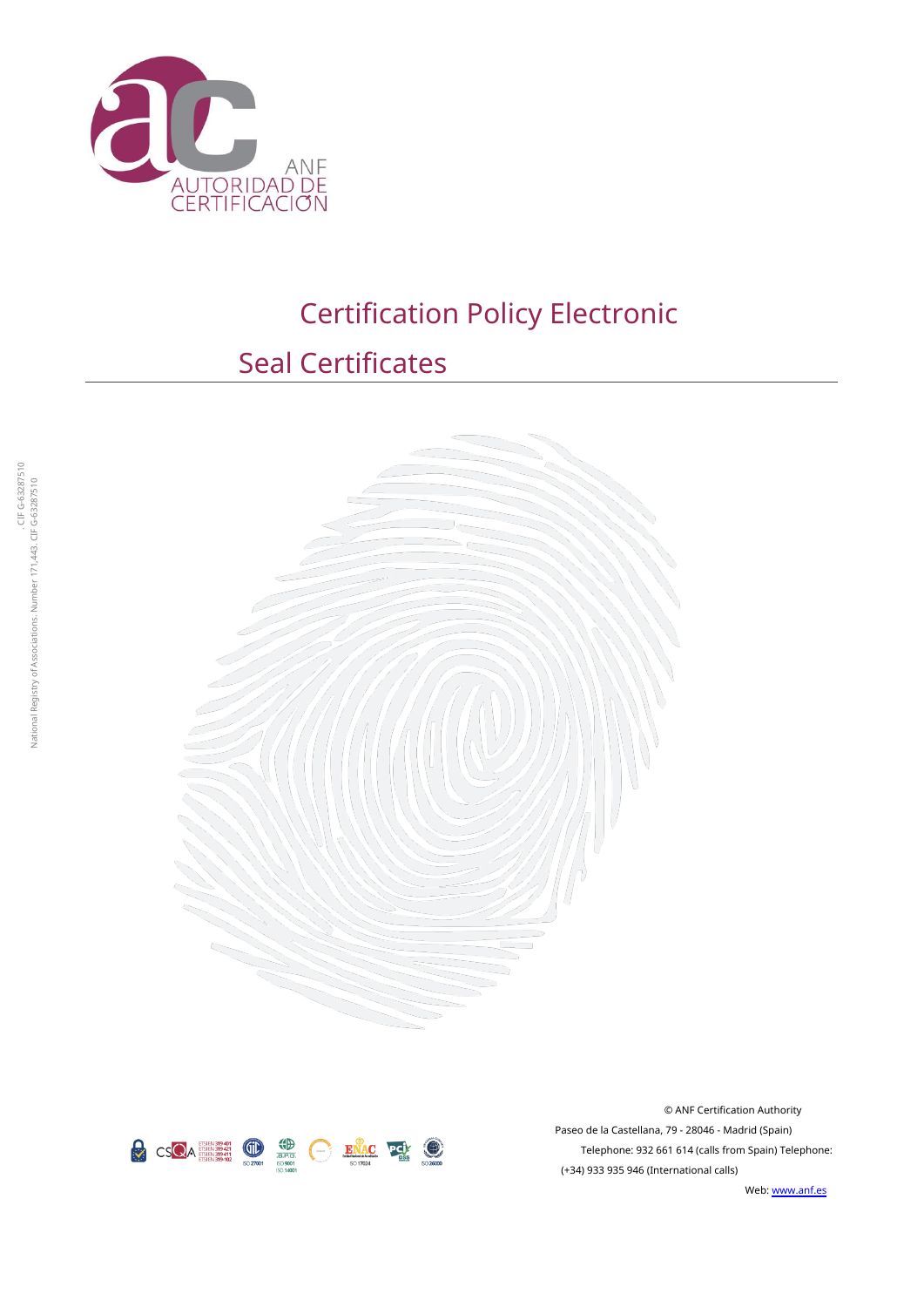#### **Security level**

Public Document

**Important announcement**

This document is the property of ANF Certification Authority

Its reproduction and dissemination is prohibited without the express authorization of ANF Certification Authority

**2000 - 2021 CC-BY- ND (Creative commons licenses)**

Address: Paseo de la Castellana, 79 - 28046 - Madrid (Spain)

Telephone: 932 661 614 (Calls from Spain) International (+34) 933 935 946

Web: [www.anf.es](http://www.anf.es/)

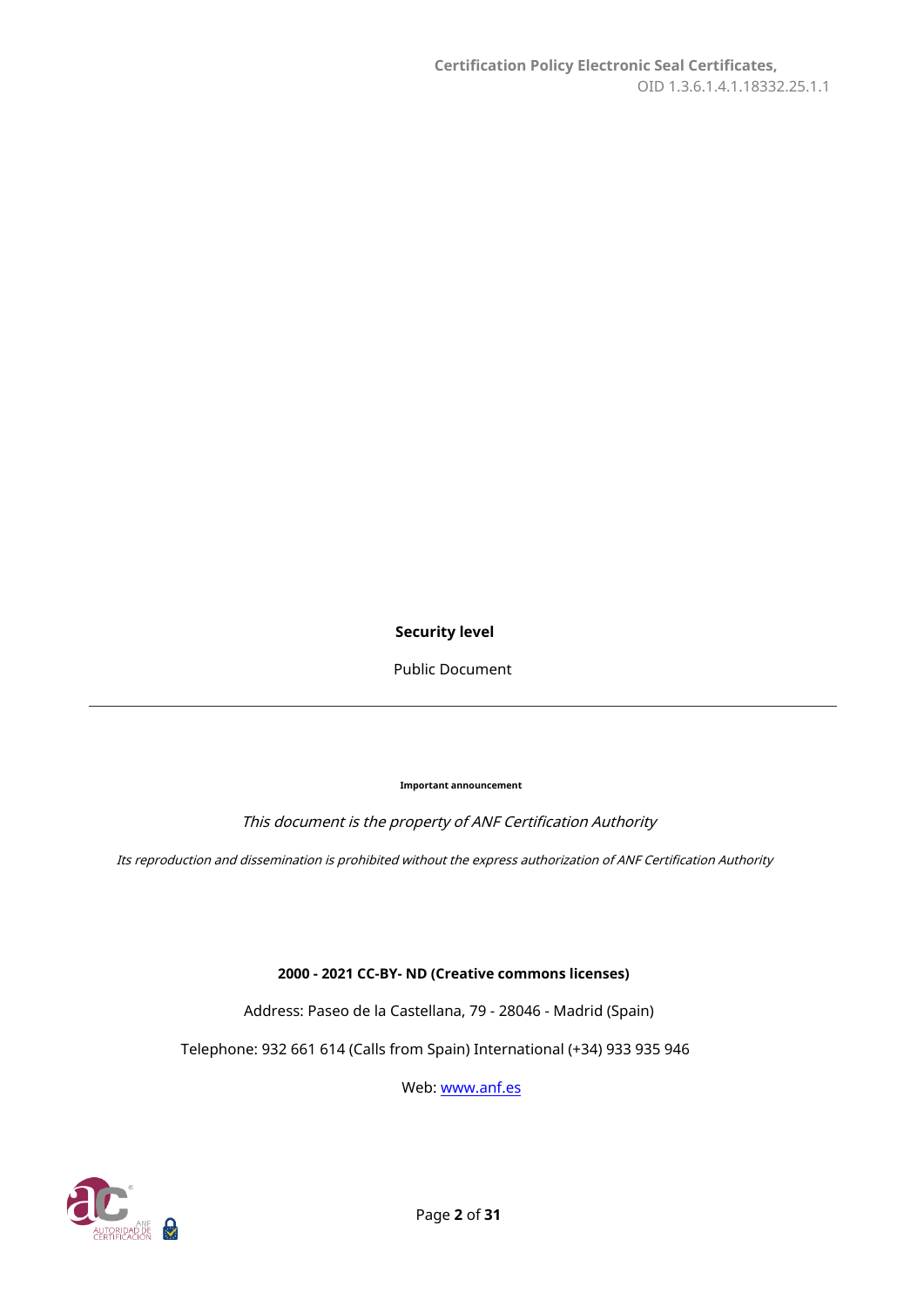# **INDEX**

| 1.     |                                                                         |  |
|--------|-------------------------------------------------------------------------|--|
| 1.1.   |                                                                         |  |
| 1.2.   |                                                                         |  |
| 1.3.   |                                                                         |  |
| 1.3.1. |                                                                         |  |
| 1.4.   |                                                                         |  |
| 1.4.1. |                                                                         |  |
| 1.4.2. |                                                                         |  |
| 1.4.3. |                                                                         |  |
| 1.5.   |                                                                         |  |
| 1.6.   |                                                                         |  |
| 2.     |                                                                         |  |
| 2.1.   |                                                                         |  |
| 2.2.   |                                                                         |  |
| 2.3.   |                                                                         |  |
| 2.4.   |                                                                         |  |
| 2.5.   |                                                                         |  |
| 3.     |                                                                         |  |
| 3.1.   |                                                                         |  |
| 3.1.1. |                                                                         |  |
| 3.1.2. |                                                                         |  |
| 3.1.3. |                                                                         |  |
| 3.1.4. |                                                                         |  |
| 3.1.5. |                                                                         |  |
| 3.1.6. |                                                                         |  |
| 3.2.   |                                                                         |  |
| 3.2.1. |                                                                         |  |
| 3.2.2. |                                                                         |  |
| 3.3.   |                                                                         |  |
| 3.4.   |                                                                         |  |
| Four.  |                                                                         |  |
| 4.1.   | National Interoperability Scheme and National Security Scheme.  fifteen |  |
| 4.1.1  |                                                                         |  |
| 4.1.2  |                                                                         |  |
| 4.2.   |                                                                         |  |

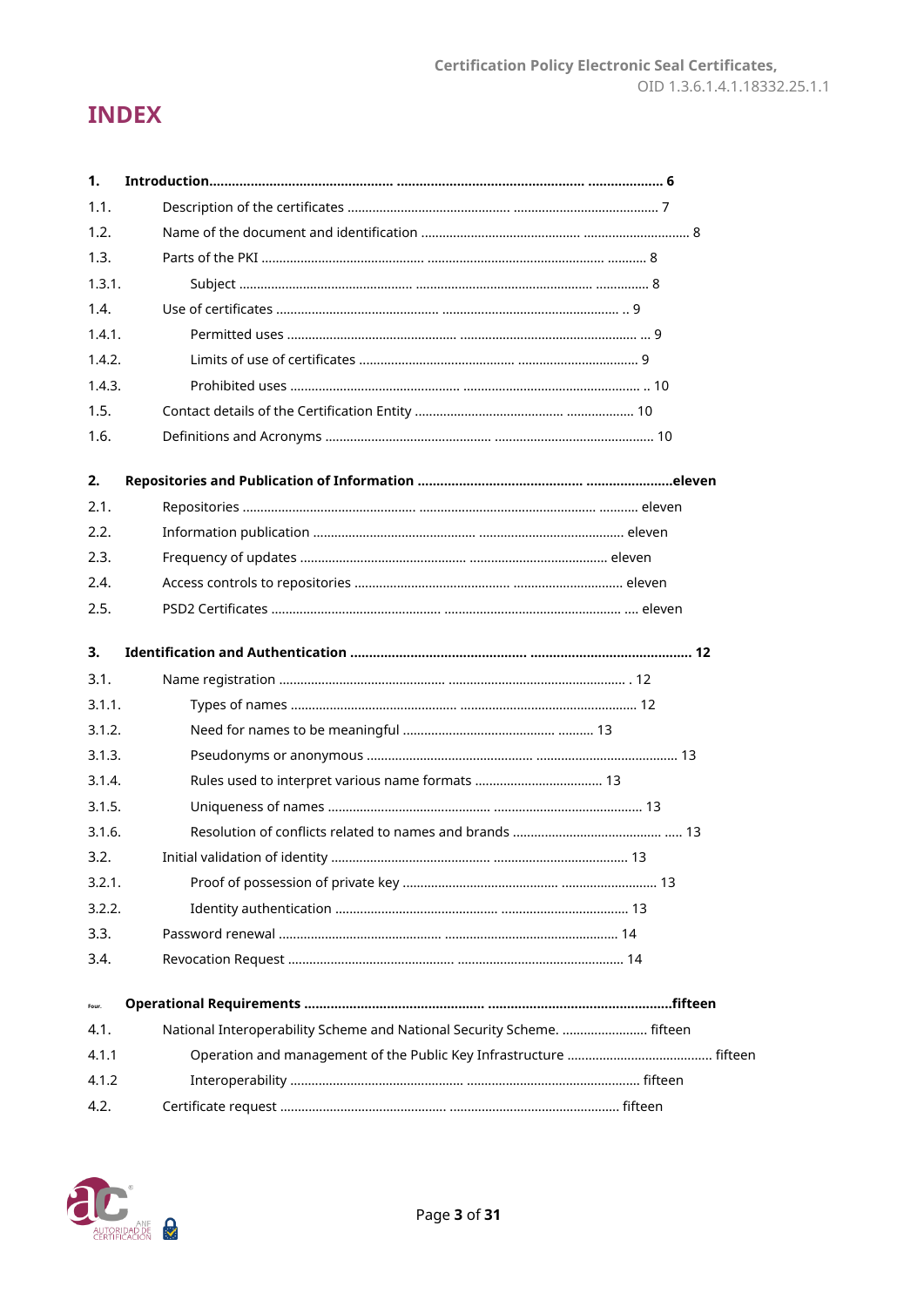|         |                                                                                                     | OID 1.3.6.1.4.1.18332.25.1.1 |
|---------|-----------------------------------------------------------------------------------------------------|------------------------------|
| 4.3.    |                                                                                                     |                              |
| 4.3.1.  |                                                                                                     |                              |
| 4.3.2.  |                                                                                                     |                              |
| 4.3.3.  |                                                                                                     |                              |
| 4.4.    |                                                                                                     |                              |
| 4.4.1.  | Actions of the Certification Entity during the issuance process  19                                 |                              |
| 4.4.2.  |                                                                                                     |                              |
| 4.5.    |                                                                                                     |                              |
| 4.5.1.  |                                                                                                     |                              |
| 4.5.2.  |                                                                                                     |                              |
| 4.5.3.  |                                                                                                     |                              |
| 4.5.4.  |                                                                                                     |                              |
| 4.5.5.  | Notification of the issuance of the certificate by the CA to third parties  20                      |                              |
| 4.6.    |                                                                                                     |                              |
| 4.7.    |                                                                                                     |                              |
| 4.7.1.  |                                                                                                     |                              |
| 4.7.2.  |                                                                                                     |                              |
| 4.7.3.  | Identification and authentication of routine renewal requests  21                                   |                              |
| 4.7.4.  | Renewal of certificates that have exceeded 5 years from the initial identification.  22 Approval or |                              |
| 4.7.5.  |                                                                                                     |                              |
| 4.7.6.  |                                                                                                     |                              |
| 4.7.7.  |                                                                                                     |                              |
| 4.7.8.  |                                                                                                     |                              |
| 4.7.9.  |                                                                                                     |                              |
| 4.7.10. | Identification and authentication of key renewal requests after a                                   |                              |
|         |                                                                                                     |                              |
| 4.8.    |                                                                                                     |                              |
| 4.9.    |                                                                                                     |                              |
| 4.9.1.  |                                                                                                     |                              |
| 4.9.2.  |                                                                                                     |                              |
| 4.9.3.  |                                                                                                     |                              |
| 4.9.4.  |                                                                                                     |                              |
| 4.9.5.  |                                                                                                     |                              |
| 4.9.6.  |                                                                                                     |                              |
| 4.9.7.  |                                                                                                     |                              |
| 4.9.8.  |                                                                                                     |                              |
| 4.9.9.  |                                                                                                     |                              |
| 4.9.10. |                                                                                                     |                              |
| 4.9.11. |                                                                                                     |                              |
| 4.10.   |                                                                                                     |                              |

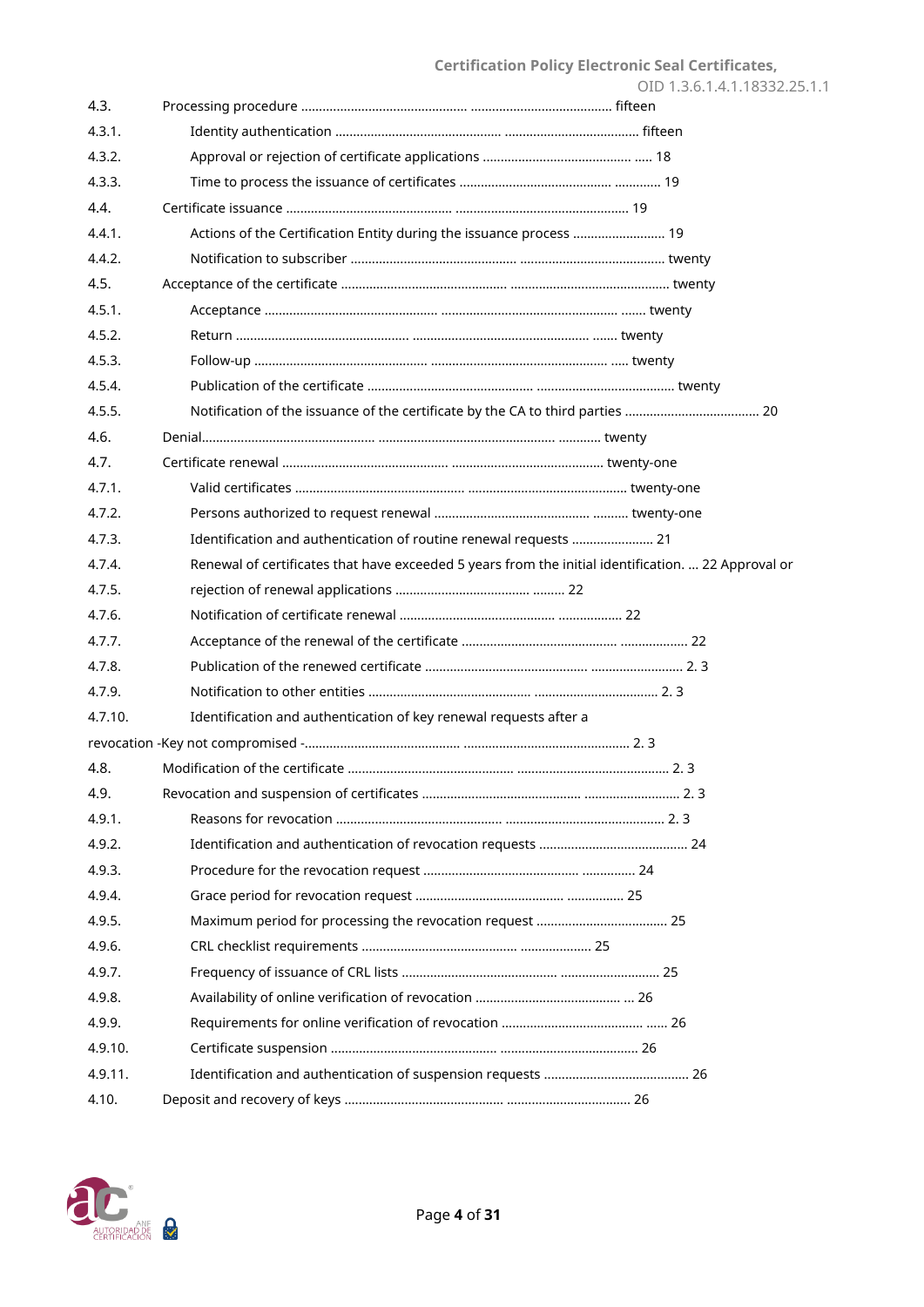| 5.   | Physical Security, Facilities, Management and Operational Controls  27 |
|------|------------------------------------------------------------------------|
| 5.1. |                                                                        |
| 5.2. |                                                                        |
| 5.3. |                                                                        |
| 6.   |                                                                        |
| 7.   |                                                                        |
| 7.1. |                                                                        |
| 7.2. |                                                                        |
| 7.3. |                                                                        |
| 8.   |                                                                        |
| 9.   |                                                                        |

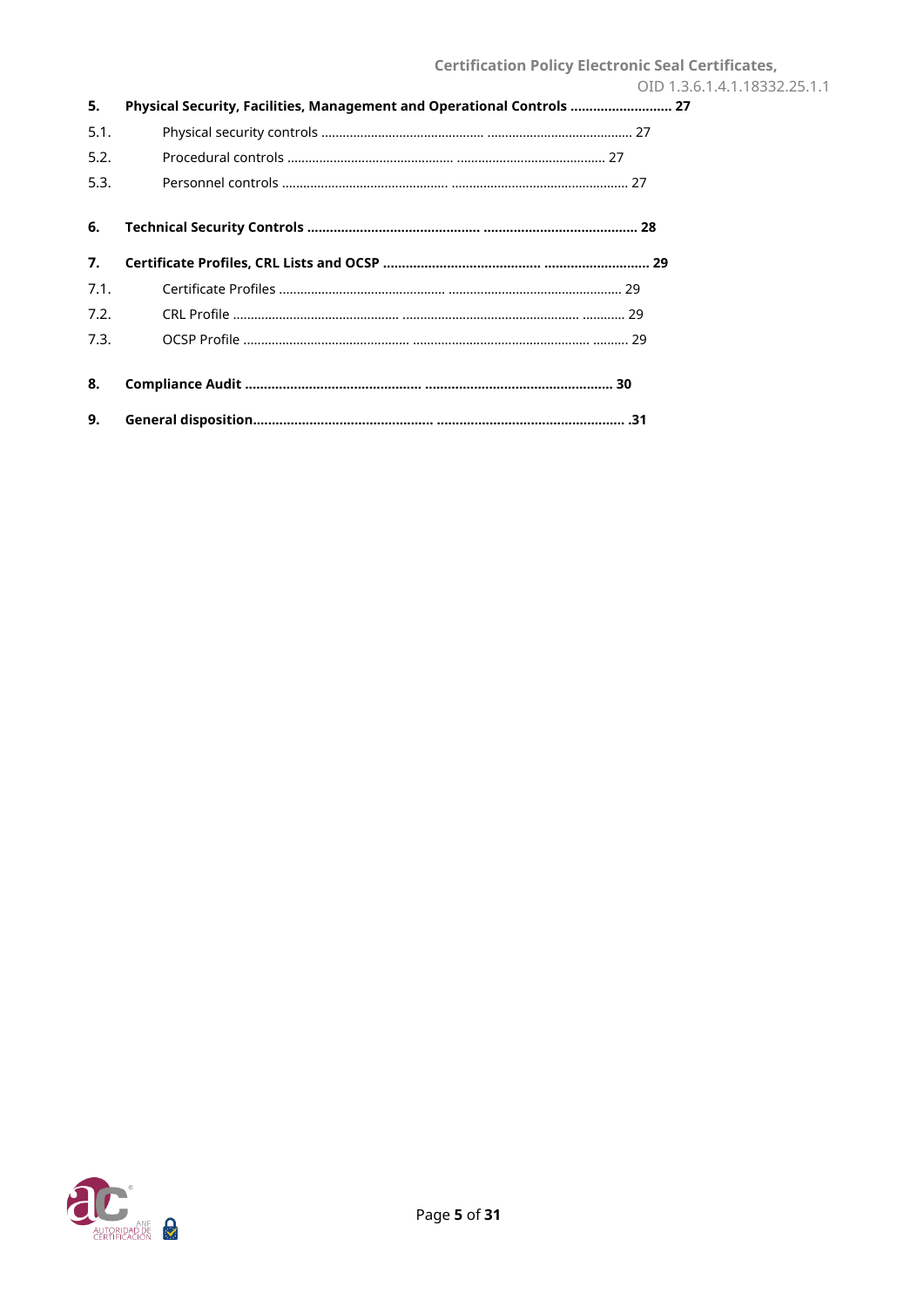## <span id="page-5-0"></span>**Introduction**

ANF Certification Authority (ANF AC) is a legal entity established under Organic Law 1/2002 of March 22 and registered with the Ministry of the Interior with the national number 171.443 and CIF G-63287510.

The Public Key Infrastructure (PKI) of ANF AC has been designed and is managed in accordance with the legal framework of Regulation [EU] 910/2014 of the European Parliament, and with Law 6/2020, of November 11, regulating certain aspects of electronic trust services. ANF AC's PKI is in compliance with ETSI EN 319 401 (General Policy Requirements for Trust Service Providers), ETSI EN 319 411-1 (Part 1: General Requirements), ETSI EN 319 411-2 (Part 2: Requirements for Trust Service Providers issuing EU Qualified Certificates), ETSI EN 319 412 (Electronic Signatures and Infrastructures (ESI): Certificate Profiles) and RFC 3739 (Internet X.509 Public Key Infrastructure: Qualified Certificates Profile). PSD2 type certificates are in compliance with ETSI TS 119 495, comply with the regulatory technical standards of Commission Delegated Regulation (EU) 2018/389, which complements Directive (EU) 2015/2366, and the Royal Decree-Law 19/2018 of Spain, respecting the guidelines established by the Competent National Authority for payment services.

ANF AC uses OID's according to the ITU-T Rec. X.660 standard and the ISO / IEC 9834-1: 2005 standard (Procedures for the Operation of OSI Registration Authorities: General Procedures and ASN.1 Object Identifier tree top arcs). ANF AC has been assigned the private company code (SMI Network Management Private Enterprise Codes) 18332 by the international organization IANA -Internet Assigned Numbers Authority-, under the branch iso.org.dod.internet.private.enterprise (1.3.6.1.4.1 -IANA -Registered Private Enterprise-).

This document is the Certification Policy (PC) corresponding to the certificates issued by ANF AC of the type "Electronic Seal", "Electronic Seal AA.PP." and, "Electronic Seal PSD2". These certificates can be issued with the consideration of qualified in accordance with the provisions of Regulation (EU) No. 910/2014 of the European Parliament and of the Council of July 23, 2014, regarding electronic identification and trust services for companies. electronic transactions in the internal market, and with the consideration of qualified as defined in the current legislation.

To prepare its content, the structure of the IETF RFC 3647 PKIX has been taken into account, including those sections that are specific for this type of certificate.

This document defines the procedural and operational requirements to which the use of these certificates is subject, and defines the guidelines that ANF AC uses for their issuance, management, revocation, renewal and any other process that affects the life cycle. The roles, responsibilities and relationships between the end user, ANF AC and trusted third parties are described, as well as the application, renewal and revocation rules that must be met.

This document is just one of the various documents that govern the PKI of ANF AC, it details and complements what is defined in the Certification Practice Statement and its addendum. ANF AC supervises and supervises that this PC

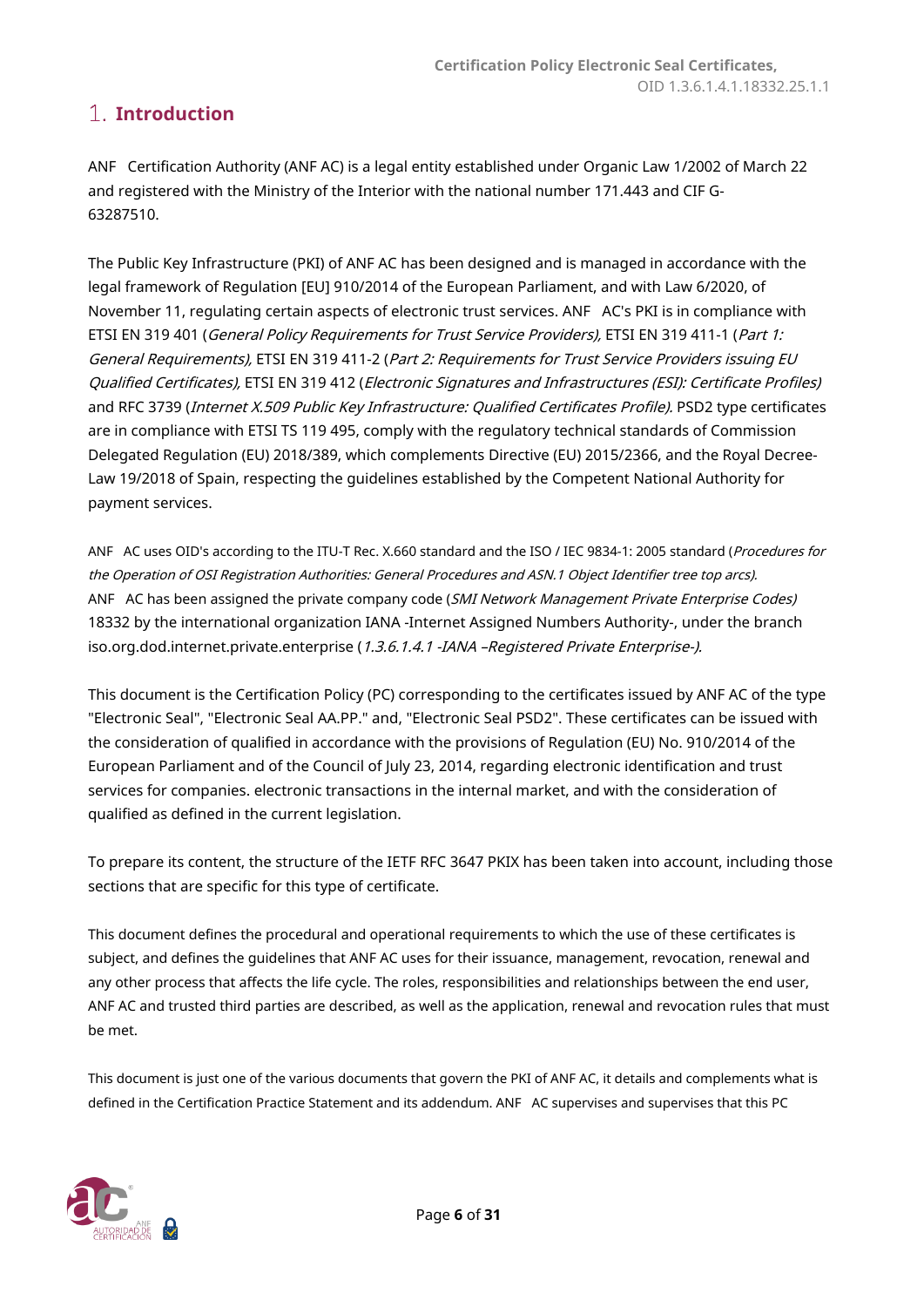OID 1.3.6.1.4.1.18332.25.1.1 is compatible and consistent with the rest of the documents you have prepared. All the documentation is freely available to users and third parties who trust https:/[/www.anf.es](https://www.anf.es/)

**Certification Policy Electronic Seal Certificates,**

This Certification Policy assumes that the reader knows the concepts of PKI, certificate and electronic seal. Otherwise, the reader is recommended to learn the above concepts before continuing to read this document.

#### <span id="page-6-0"></span>**1.1. Description of the certificates**

These certificates, in accordance with Annex III of EU Regulation 910/2014 (eIDAS), serve as proof that an electronic document has been issued by a legal person, providing certainty about the origin and integrity of the document.

ANF AC, within the framework of its service of qualified certificates of electronic seal, issues the following types:

- **Qualified Certificate of Electronic Seal:** They are certified with the basic profile.
- **Qualified Certificate of Electronic Seal AA.PP:** They are electronic certificates in public services in accordance with article 37 of Regulation (EU) 910/2014, derived from Royal Decree 1671/2009 and in accordance with the provisions of Law 39/2015 of October 1, on Common Administrative Procedure of the Public Administrations, Law 40/2015 of October 1, on the Legal Regime of the Public Sector (LRJ). It adapts to the profiles and definitions established by the General Subdirectorate for Information, Documentation and Publications of the Ministry of Finance and Public Administrations in its document "Electronic certificate profiles"(section 10: Electronic seal certificate) for assurance levels<sup>1</sup>

**tall (**section 9.2) Y **medium / substantial (**section 9.3).

• **Qualified Certificate of Electronic Seal PSD2:** They are qualified certificates of PSD2 electronic seal, in accordance with Directive (EU) 2015/2366, and Royal Decree-Law 19/2018 of Spain, are in compliance with ETSI TS 119 495, and respect the guidelines established by the Authority Competent National of payment services.

The maximum validity of the qualified certificates for electronic seal issued by ANF AC is 5 years.

These certificates can be issued on the following media:

- **Cryptographic software token,** including the key distribution service.
- **QSCD (**Qualified Seal Creation Device): Cryptographic token, exclusively devices certified specifically in accordance with the applicable requirements in accordance with article 39 of the eIDAS Regulation and, therefore, included in the list of qualified devices maintained by the European Commission in compliance with articles 30, 31 and 39 of the EIDAS regulation. [https://ec.europa.eu/futurium/en/content/compilation-member-states-notification-sscds-andqscds](https://ec.europa.eu/futurium/en/content/compilation-member-states-notification-sscds-and-qscds)

<sup>1</sup>See section **2.1 Levels of assurance** of the document "Profiles of electronic certificates".

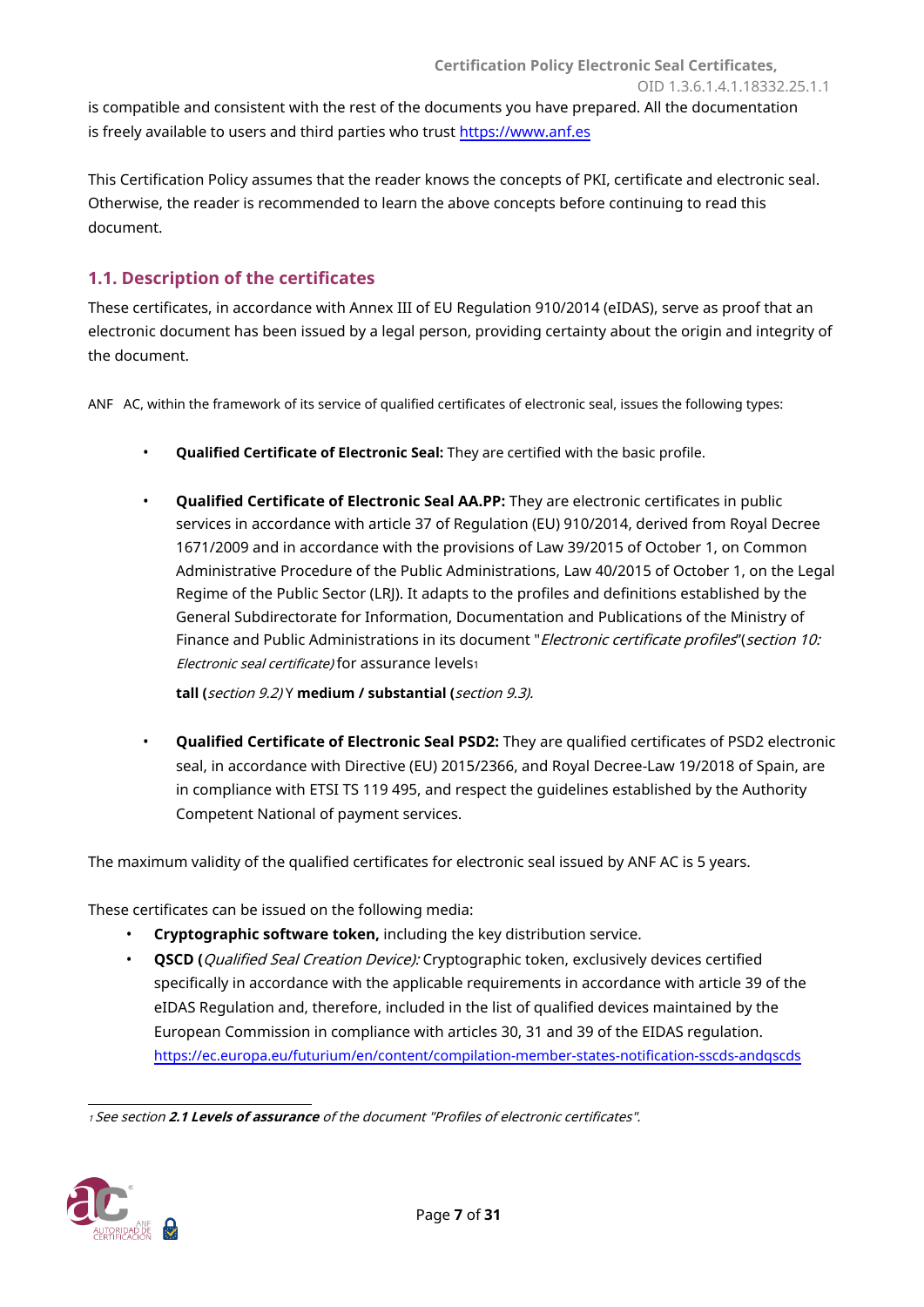• **Centralized Service** of qualified certificates of electronic seal. The creation data of**stamp** have been generated in a QSCD cryptographic token and, in accordance with the requirements of art. 8 and art. 24 (b and c), the usage environment is managed by ANF AC on behalf of the label creator, and is under the exclusive control of its owner.

| Document name                      | Certification Policy for Electronic Seal Certificates |                         |            |
|------------------------------------|-------------------------------------------------------|-------------------------|------------|
| <b>Version</b>                     | 1.8                                                   |                         |            |
| <b>OID policy status</b><br>PASSED |                                                       |                         |            |
|                                    | 1.3.6.1.4.1.18332.25.1.1                              |                         |            |
| <b>Approval date</b>               | 02/19/2021                                            | <b>Publication date</b> | 02/19/2021 |

## <span id="page-7-0"></span>**1.2. Document name and identification**

The version of this Certification Policy will only be changed if there are substantial changes that affect its applicability.

| <b>Version</b> | <b>Changes</b>                                        | <b>Approval Publication</b> |
|----------------|-------------------------------------------------------|-----------------------------|
| 1.8.           | Review and clarifications.                            | 02/19/2021 02/19/2021       |
| 1.7.           | Review and inclusion of certified Seal for PSD2.      | 01/30/2019 01/30/2019       |
| 1.6.           | Revision.                                             | 03/30/2017 03/30/2017       |
| 1.5.           | Review and adaptation to eIDAS.                       | 10/19/2016 10/19/2016       |
| 1.4.           | Revision.                                             | 04/03/2015 04/03/2015       |
| 1.3.           | Revision.                                             | 05/03/2014 05/03/2014       |
| 1.2.           | Extension of available seal certificates Inclusion of | 07/08/2014 07/08/2014       |
| 1.1.           | High Level Electronic Seal Certificate Document       | 06/01/2012 06/01/2012       |
| 1.0.           | creation                                              | 02/06/2011 02/06/2011       |

### <span id="page-7-1"></span>**1.3. Parts of the PKI**

As defined in the CPS of ANF AC.

#### <span id="page-7-2"></span>1.3.1. Subject

As defined in the CPS of ANF AC.

### 1.3.1.1. Electronic Seal Certificate

It is a legal person, which subscribes the terms and conditions of use of a certificate, and whose identity is linked to the Seal Verification Data (Public Key) of the certificate issued by ANF AC. Therefore, the identity of the certificate subscriber is linked to what is electronically stamped by the stamp creator, using the Stamp Creation Data (Private Key) associated with the certificate issued by ANF AC.

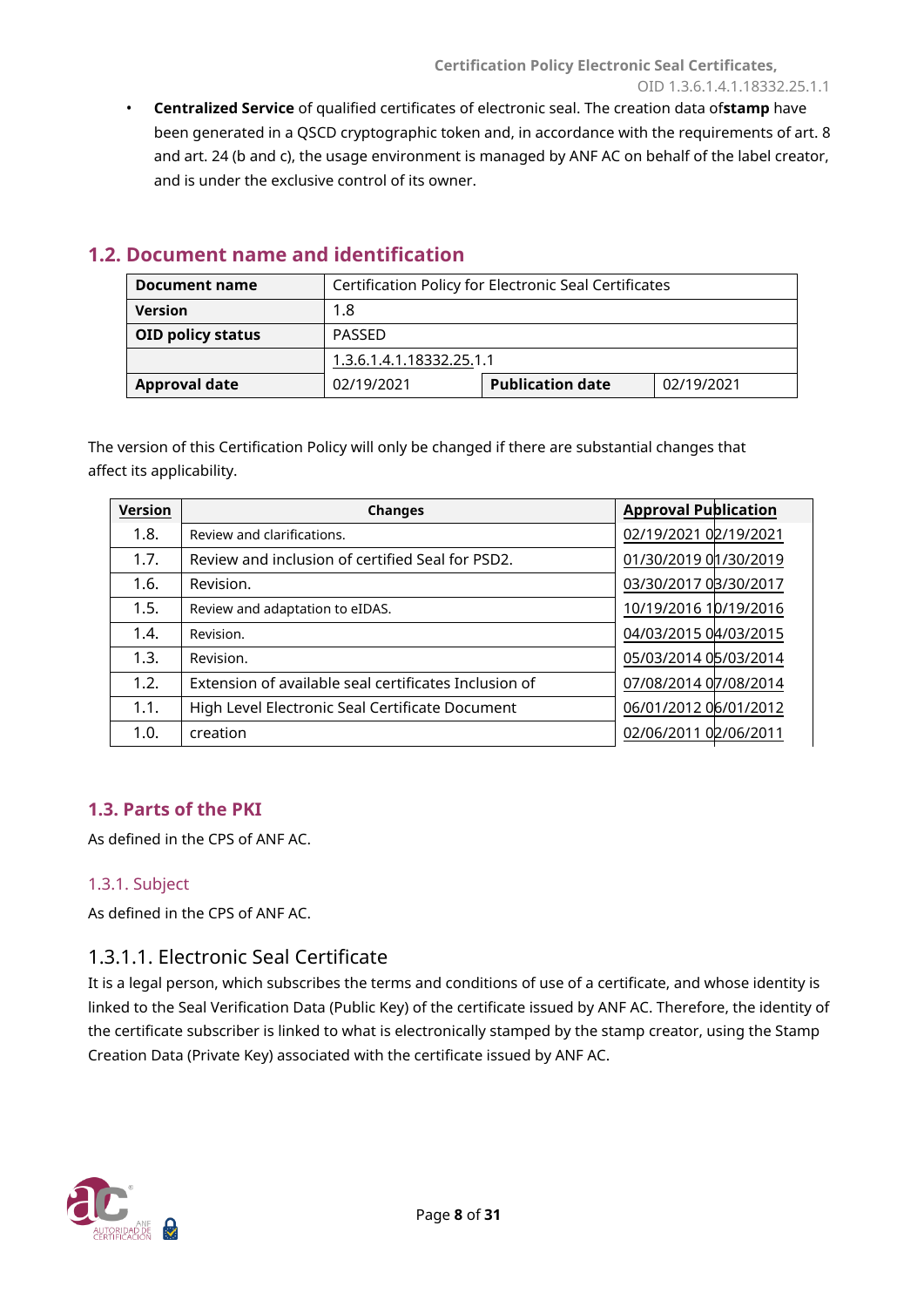# 1.3.1.2. Electronic Seal Certificate AA.PP.

It is a Public Administration, body or entity of public law, which subscribes the terms and conditions of use of a certificate, whose identity and, where appropriate, electronic headquarters, are linked to the Seal verification data (Public Key) of the certificate issued by ANF AC. Therefore, the identity of the certificate subscriber is linked to what is electronically stamped by the Signatory, using the Seal Creation Data (Private Key) associated with the certificate issued by ANF AC.

## 1.3.1.3. Electronic Seal Certificate PSD2.

It is a Payment Service Provider (PSP), which subscribes the terms and conditions of use of the certificate in accordance with the requirements established in Delegated Regulation (EU) 2018/389 of the Commission, which complements the Directive (EU) 2015/2366 of the European Parliament and of the Council regarding regulatory technical standards for strong customer authentication and common and secure open communication standards. The identity of the subscriber is linked to the verification data of the Seal (Public Key) of the certificate issued by ANF AC.

## <span id="page-8-0"></span>**1.4. Use of certificates**

#### <span id="page-8-1"></span>1.4.1. Permitted uses

These certificates must be used in accordance with Law 6/2020, of November 11, regulating certain aspects of electronic trust services. The use of the keys and the certificate by the subscriber, presupposes the acceptance of the conditions of use established in the CPS of ANF AC and its addendum.

- **Stamping of documents.** Key usage will have the "ContentComitment" bit.
- Authentication of assets of the legal entity. Acting as a component certificate for example for authentication in application servers) (keyusage will have the bit "digitalSignature" combined with the keyEncipherment (or KeyAgreement) and with extendedkeyusage ("serverAuth", "clientAuth").

## <span id="page-8-2"></span>1.4.2. Certificate usage limits

The subscriber can only use the private key and the certificate for authorized uses on this PC and restricted to the application or department that appears in the certificate.

Its use and acceptance must be in accordance with the limitations of use that appear in the certificate, assuming the limitation of responsibility that appears in the OID 1.3.6.1.4.1.18332.40.1. and / or in QcLimitValueOID 0.4.0.1862.1.2. In the same way, the holder may only use the pair of keys and the certificate after accepting the conditions of use established in the CPS.

The subscriber may only use the key pair and the certificate after accepting the conditions of use established in the CPS.

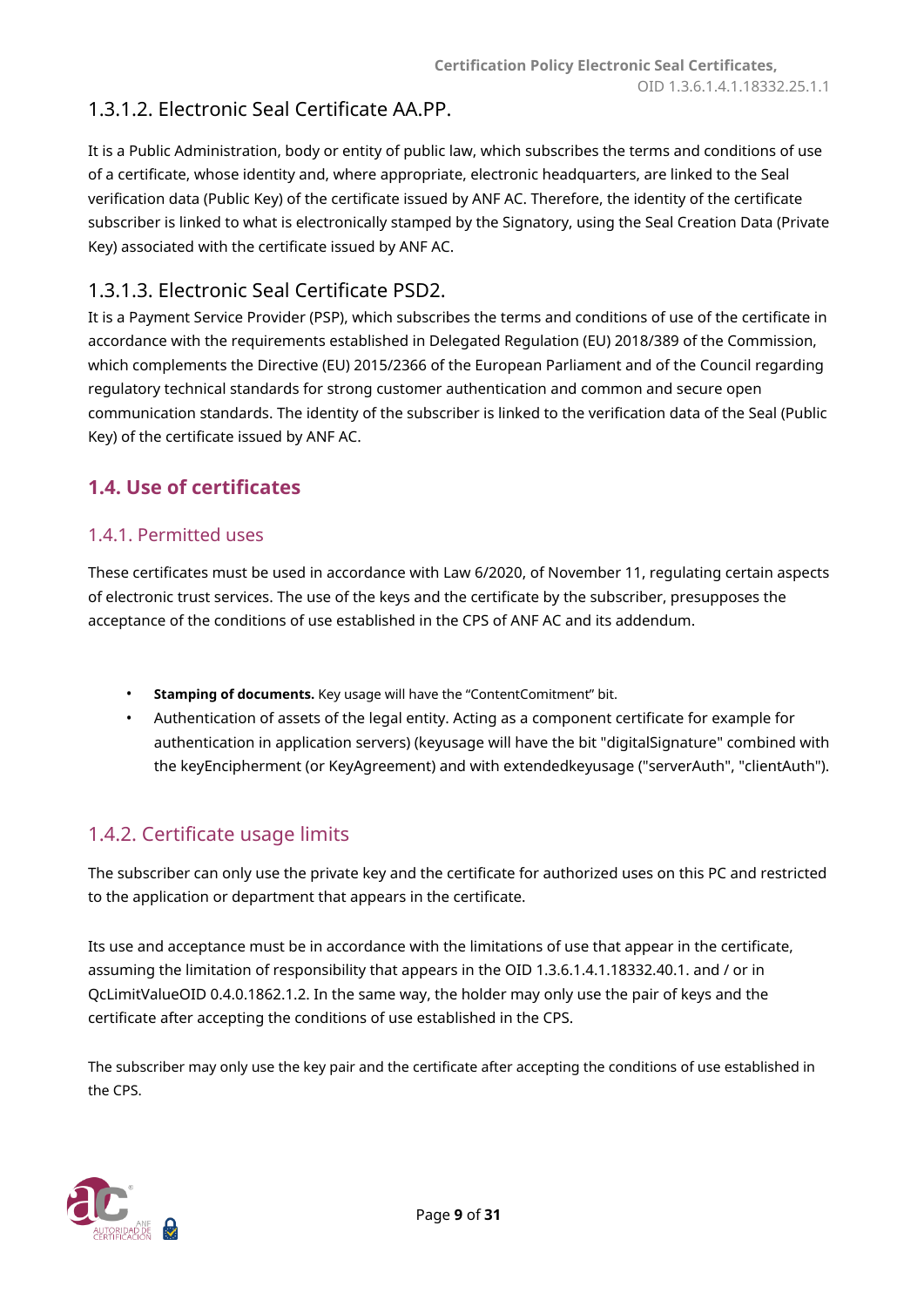#### <span id="page-9-0"></span>1.4.3. Prohibited uses

As defined in the CPS of ANF AC.

# <span id="page-9-1"></span>**1.5. Contact details of the Certification Entity**

As defined in the CPS of ANF AC.

### <span id="page-9-2"></span>**1.6. Definitions and Acronyms**

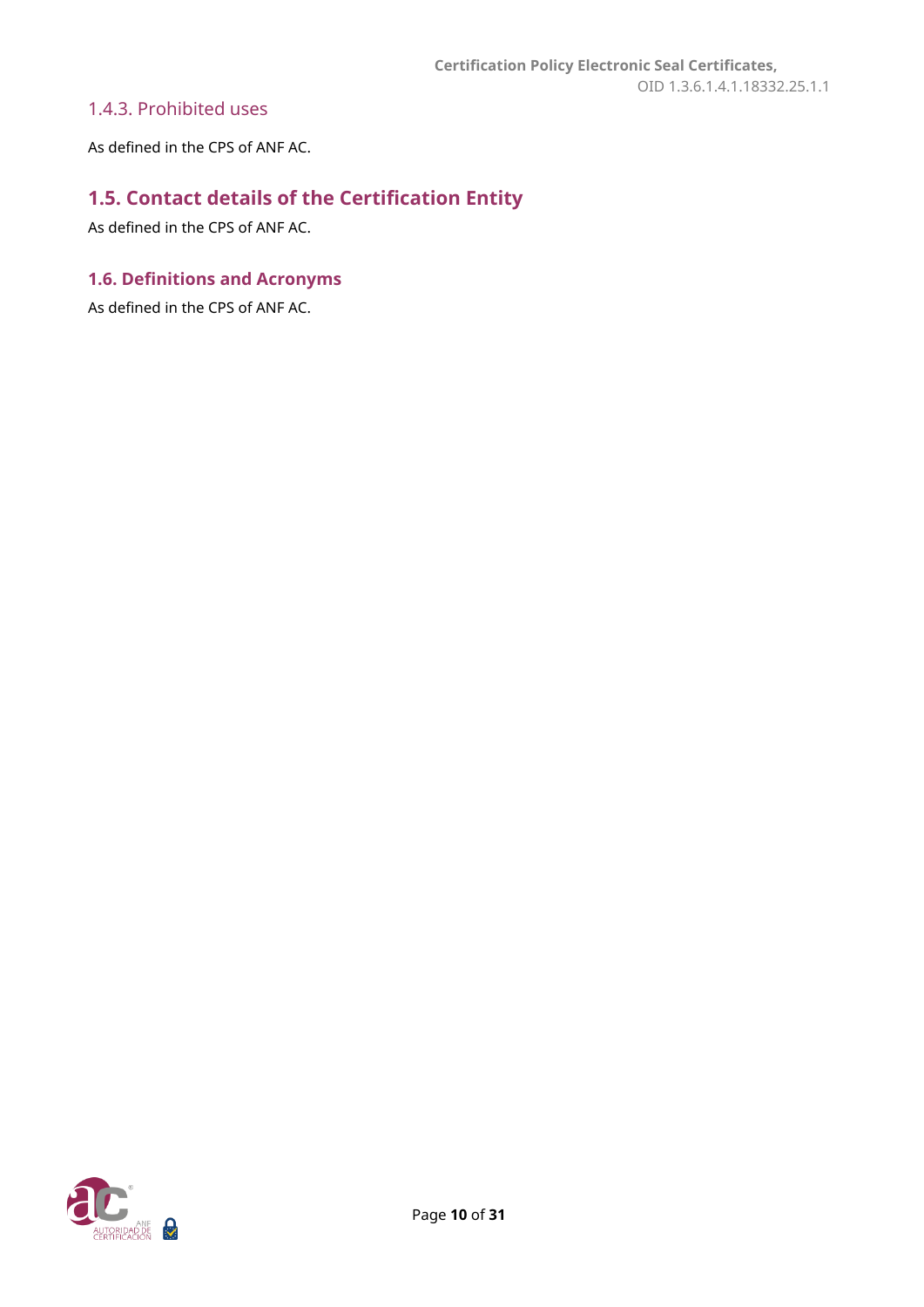# <span id="page-10-0"></span>**Repositories and Publication of Information**

## <span id="page-10-1"></span>**2.1. Repositories**

As defined in the CPS of ANF AC.

#### <span id="page-10-2"></span>**2.2. Publication of the information**

As defined in the CPS of ANF AC.

### <span id="page-10-3"></span>**2.3. Frequency of updates**

As defined in the CPS of ANF AC.

#### <span id="page-10-4"></span>**2.4. Access controls to repositories**

As defined in the CPS of ANF AC.

#### <span id="page-10-5"></span>**2.5. PSD2 Certificates**

The Competent National Authority may request information on the certificates that contain an authorization number of a Payment Service Provider (PSP) assigned by that institution. ANF AC will report on the certificates issued in accordance with the provisions of each repository.

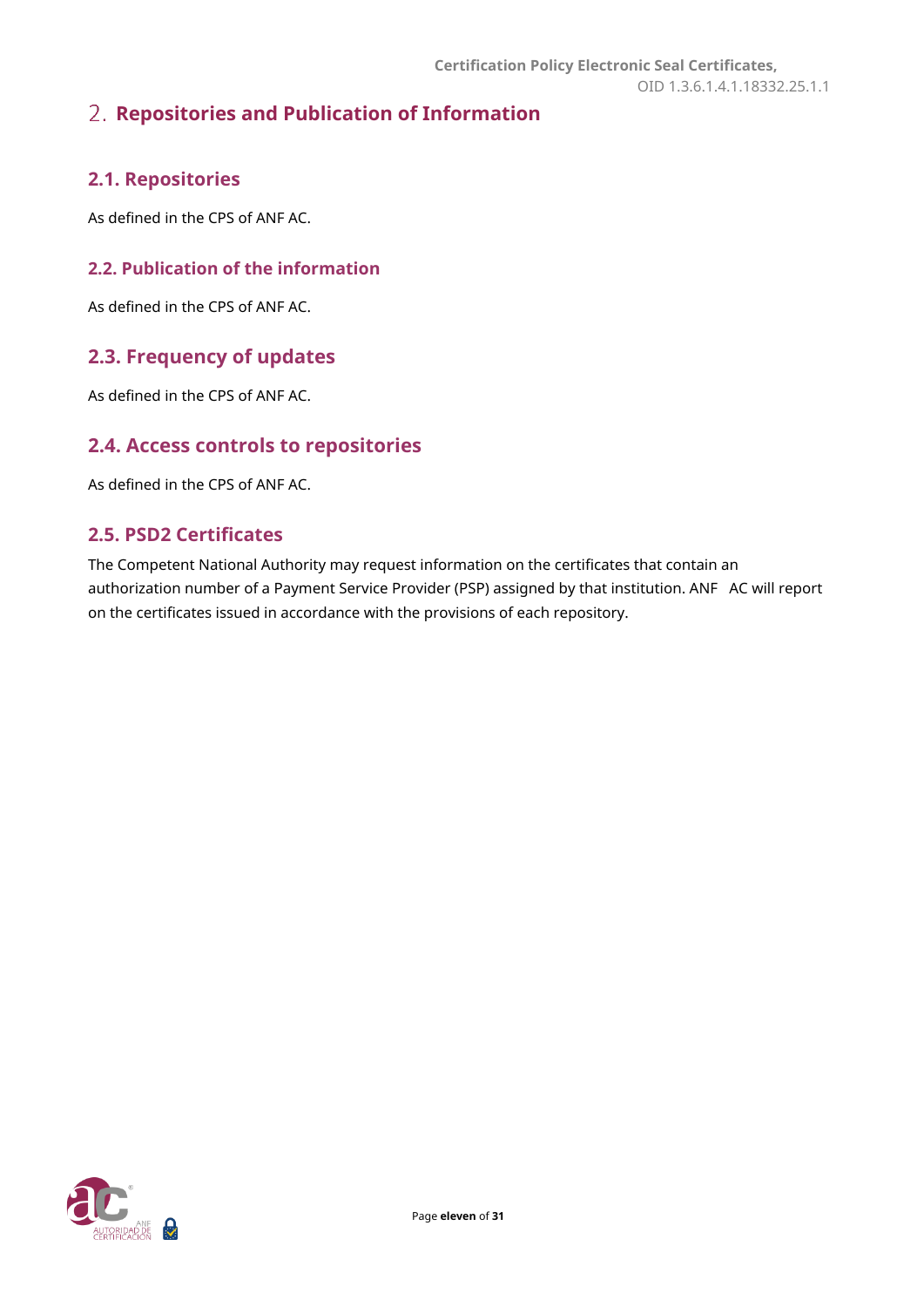#### <span id="page-11-0"></span>**Identification and Authentication**

## <span id="page-11-1"></span>**3.1. Name registration**

#### <span id="page-11-2"></span>3.1.1. Types of names

The CN (CommonName) attribute must refer to the name of the application or the department that uses it. In the case of Electronic Seal Certificates, for compatibility reasons, it is possible to include in the CommonName of the Subject certain attributes that may be necessary for processing, such as the name of the subscriber entity or entity responsible for the seal, and your NIF.

In the Electronic Seal certificates, the company name is included in the "organizationName" attribute and the NIF in the "organizationIdentifier" attribute:

"Additional attributes other than those listed above may be present. In particular, when a natural person subject is associated with an organization, the subject attributes**may** also identify such organization using attributes such as **organizationName** and **organizationIdentifier.** Certificates may include one or more semantics identifiers as specified in ETSI EN 319 412-1 [i.4], clause 5 which defines the semantics for the organization Identifier attribute "

### 3.1.1.1. Certificate field completion guide

According to RFC 5280, which uses UTF-8 string, since it encodes groups of international characters including characters from the Latin alphabet with diacritics ("Ñ", "ñ", "Ç", "ç", "Ü", " ü ", etc.). For example, the character eñe (ñ), which is represented in Unicode as 0x00F1.

For all variable literals:

- All literals are entered in uppercase, with the exceptions of the domain / subdomain name and email which will be in lowercase.
- Do not include accents in alphabetic literals.
- Do not include more than one space between alphanumeric strings.
- Do not include blank characters at the beginning or end of alphanumeric strings.
- The inclusion of abbreviations based on simplification is allowed, as long as they do not imply difficulty in interpreting the information.

According to RFC 5280, which uses UTF-8 \*1 string, since it encodes groups of international characters including characters from the Latin alphabet with diacritics ("Ñ", "ñ", "Ç", "ç", "Ü", "ü", etc.). For example, the character eñe (ñ), which is represented in Unicode as 0x00F1.

#### **DNI / NIE**

The term NIF covers both DNI and NIE.

If you opt for the DNI or NIE label, instead of the NIF, the corresponding one will be used.

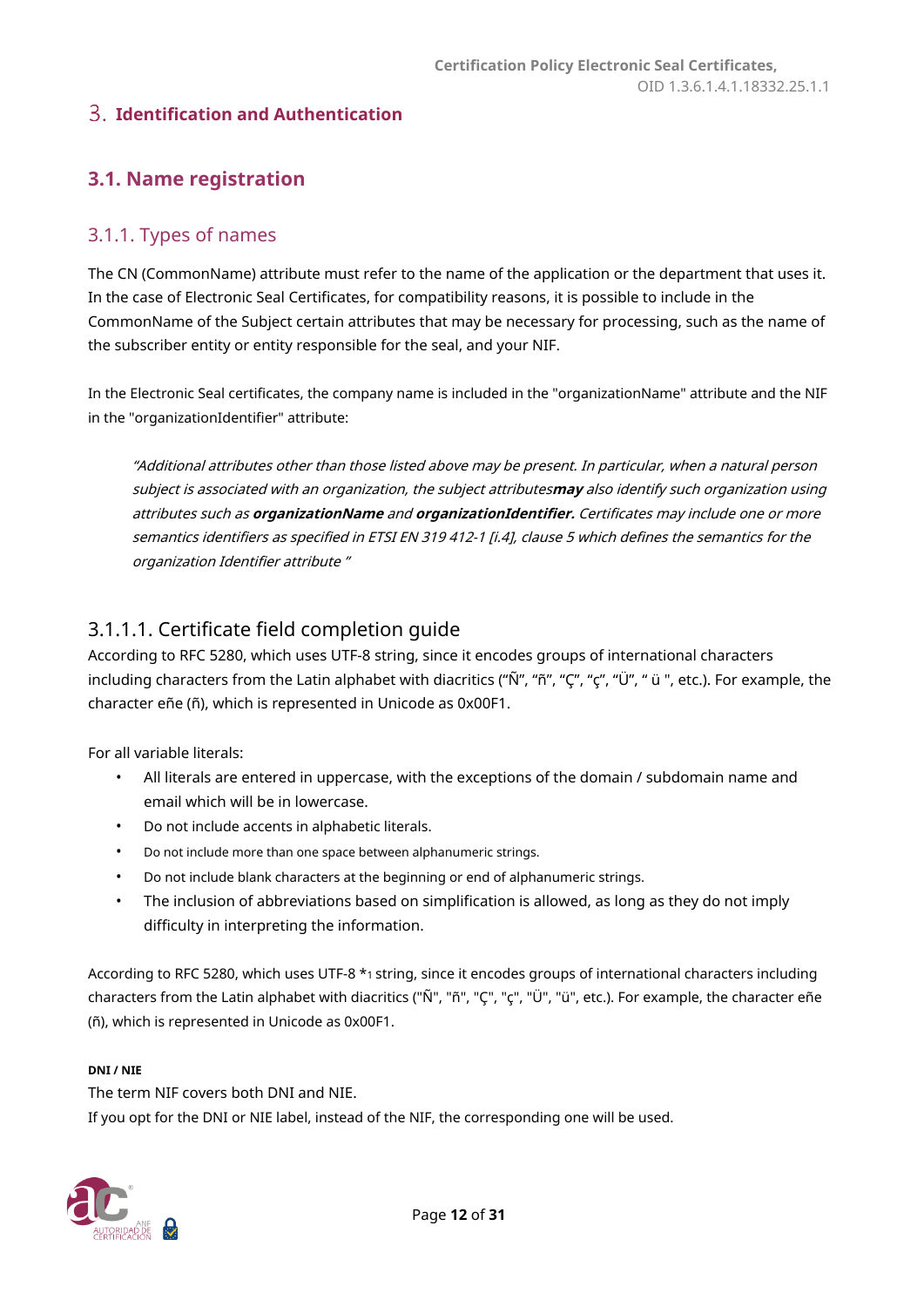#### <span id="page-12-0"></span>3.1.2. Need for names to be meaningful

In all cases the distinguished names must make sense.

#### <span id="page-12-1"></span>3.1.3. Pseudonyms or anonymous

They are not allowed.

#### <span id="page-12-2"></span>3.1.4. Rules used to interpret various name formats

As defined in the CPS of ANF AC.

#### <span id="page-12-3"></span>3.1.5. Uniqueness of names

As defined in the CPS of ANF AC.

#### <span id="page-12-4"></span>3.1.6. Resolution of conflicts related to names and brands

ANF AC does not assume any commitment regarding the use of trademarks in the issuance of the Certificates issued under this Certification Policy. ANF AC is not obliged to verify the ownership or registration of registered trademarks and other distinctive signs.

Certificate subscribers will not include names in requests that may be infringing.

The use of distinctive signs whose right to use is not owned by the subscriber or is duly authorized is not allowed.

<span id="page-12-5"></span>ANF AC reserves the right to refuse a certificate request due to a name conflict.

### **3.2. Initial identity validation**

#### <span id="page-12-6"></span>3.2.1. Proof of private key possession

As defined in the CPS of ANF AC.

#### <span id="page-12-7"></span>3.2.2. Identity authentication

The Certificates issued under this Certification Policy identify the subject in whose name the issuance of the certificate is requested and the subscriber of the certificate.

The Responsible for Issuance Reports will use the appropriate means to ensure the veracity of the information contained in the certificate. Among these means are external registry bases and the possibility of requesting additional information or documentation from the subscriber.

The tax identifiers of the subject and the subscriber will be incorporated into the certificate. In addition, the subscriber must provide a mobile phone number and an email address that they trust. The email address and the SMS or WhatsApp service associated with your mobile phone will have the

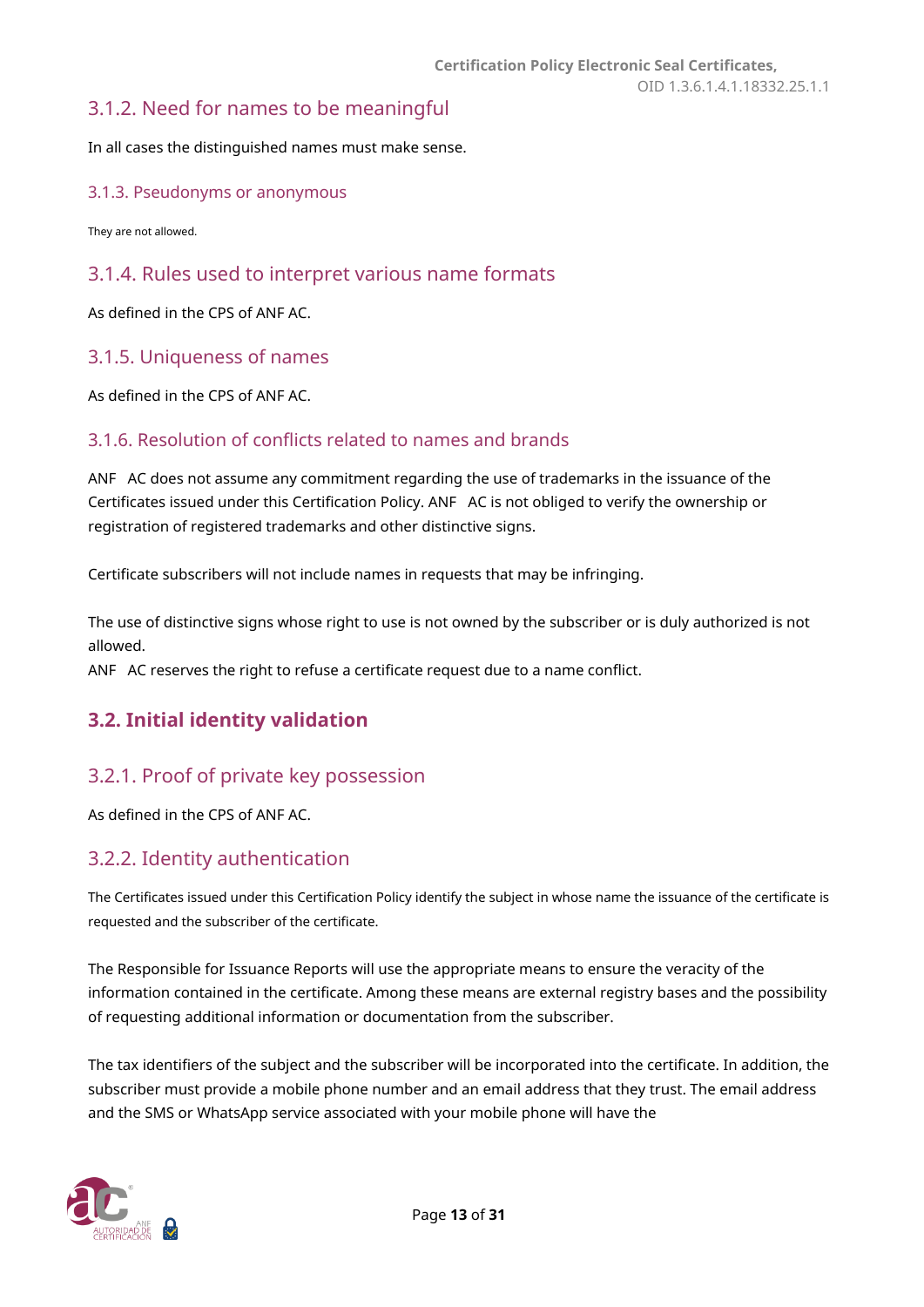consideration of authorized mailboxes so that ANF AC can deliver certified electronics, even double authentication in the case of centralized electronic seal certificate service, or any other that is deemed necessary. The user assumes the obligation to inform ANF AC of any change in email address or mobile phone number.

In accordance with Art. 13.3 of Law 59/2003 on Electronic Signature, when the recognized (qualified) certificate contains other personal circumstances or attributes of the subscriber, such as their status as the holder of a public office, their membership in a professional association or their qualification, these must be verified by means of the official documents that accredit them, in accordance with their specific regulations. The type of documentation, processing procedures, authentication and validation procedures are specified in this document.

## <span id="page-13-0"></span>**3.3. Key renewal**

In the case of renewal of the key, ANF AC will previously inform the subscriber about the changes that have occurred in the terms and conditions with respect to the previous issuance.

A new certificate may be issued keeping the previous public key, provided that it continues to be considered cryptographically secure.

## <span id="page-13-1"></span>**3.4. Revocation Request**

All revocation requests must be authenticated. ANF AC will verify the capacity of the subscriber to process this request.

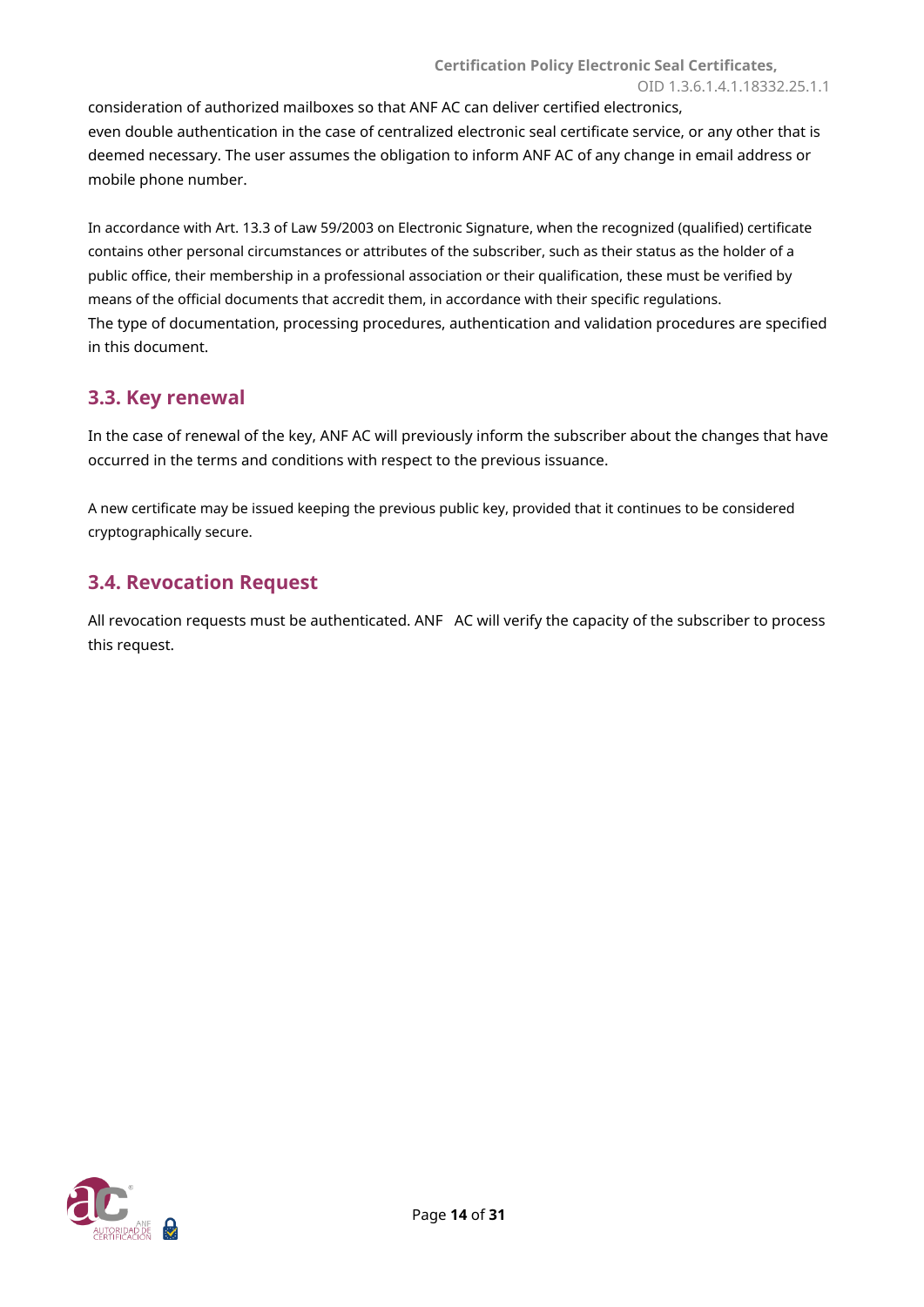## <span id="page-14-0"></span>**Operational Requirements**

## <span id="page-14-1"></span>**4.1. National Interoperability Scheme and National Security Scheme.**

#### <span id="page-14-2"></span>4.1.1 Operation and management of the Public Key Infrastructure

The operations and procedures carried out for the implementation of this Certification Policy are carried out following the controls required by the recognized standards for this purpose, these actions being described in the sections "Physical Security, Facilities, Management and Operational Controls" and "Controls of Technical Security "of the Declaration of Certification Practices of ANF AC.

The ANF AC Certification Practices Statement responds to different sections of the ETSI EN 319 411-2 standard.

### <span id="page-14-3"></span>4.1.2 Interoperability

The certificates corresponding to this Certification Policy are issued by ANF AC in accordance with the Resolution of November 29, 2012, of the Secretary of State for Public Administrations, which publishes the Agreement for the approval of the Electronic Signature Policy and Certificates of the General Administration of the State and their publication is announced in the corresponding headquarters, and specifically the profile of this type of certificates is in accordance with the profile approved by the Superior Council of Electronic Administration, in a meeting of the Permanent Commission of May 30, 2012 and published in Annex II of the aforementioned Resolution.

### <span id="page-14-4"></span>**4.2. Certificate request**

ANF AC only admits application for certificate issuance processed by a natural person of legal age, with full legal capacity to act.

The subscriber must fill in the Certificate Request Form assuming responsibility for the veracity of the information outlined, and process it before ANF AC using any of the following means:

- to) **In person:** The subscriber may appear before a Recognized Registration Authority, in whose presence they will proceed to sign the application form, which must be duly completed.
- b) **By ordinary mail:** Certificate request form handwritten by the subscriber and signed by a Notary Public. Documentation sent by ordinary mail.

### <span id="page-14-5"></span>**4.3. Processing procedure**

### <span id="page-14-6"></span>4.3.1. Identity Authentication

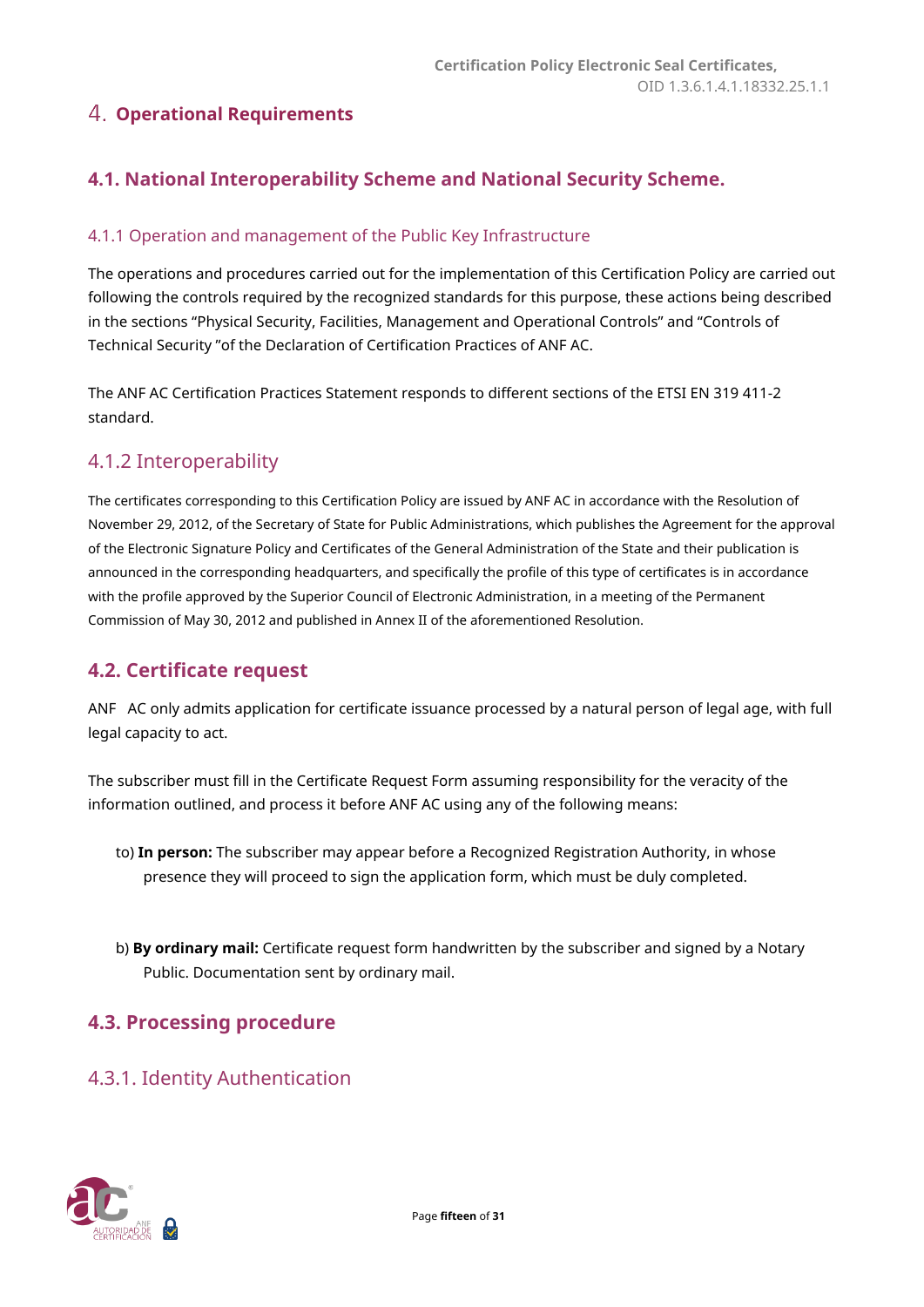#### 4.3.1.1. Subscriber

When the processing is carried out in person before a Recognized Registration Authority, you must prove your identity and present, in force, an original or authentic copy of the following documentation:

- a) Physical address and other data that allow contact with him. If the ARR or RDE deems it necessary, they can request additional documents to verify the reliability of the information, such as recent utility bills or bank statements. If the ARR or the RDE know the subscriber personally, they must issue and sign a Declaration of Identity2.
- b) The ARR, as proof of the face-to-face act and in order to prevent the repudiation of the procedure carried out, may obtain a set of biometric evidence: photography and / or fingerprints.
- c) Identification card or passport in the case of national citizens, whose photograph allows the identity of the person appearing to be verified. In case of poor sharpness, another may be requested document official that incorporate Photography (e.g., license of lead).

d) In the case of foreign citizens, the following will be required:

- I. To members of the European Union or of States that are part of the European Economic Area:
	- National identity document (or equivalent in your country of origin), or NIE card (issued by the Registry of Union Citizens), or passport. The physical identification must be carried out taking as a reference one of these documents that includes a photograph of the person appearing. In case of poor sharpness, another may be requested official document incorporating photography (e.g. license of lead).
	- Certificate issued by the Registry of Citizen Members of the Union.
- II. To non-EU citizens:
	- Passport or permanent residence card, which includes a photograph that allows the identity of the person appearing to be verified. In case of poor clarity, another official document that incorporates a photograph may be requested (eg, driver's license).
- e) The Representative must have sufficient power of representation.
- f) In the event that the subscriber requires to include other personal circumstances, these must be verified by means of the official documents that accredit them in accordance with their specific regulations.

<sup>2</sup>**Declaration of Identity:** It consists of a formal sworn statement, in which the declarant states that he / she knows personally and directly a certain natural person or a legal person. In addition, it states, as far as its direct knowledge reaches, that it has verified the affiliation data outlined in the Application Form: address, telephone and email, and that they are true.

The Declaration of Identity incorporates the identity of the declarant, his identity card, the information that has been validated, the date and time of the verification, the signature of the declarant and the corresponding legal warnings in case of perjury.

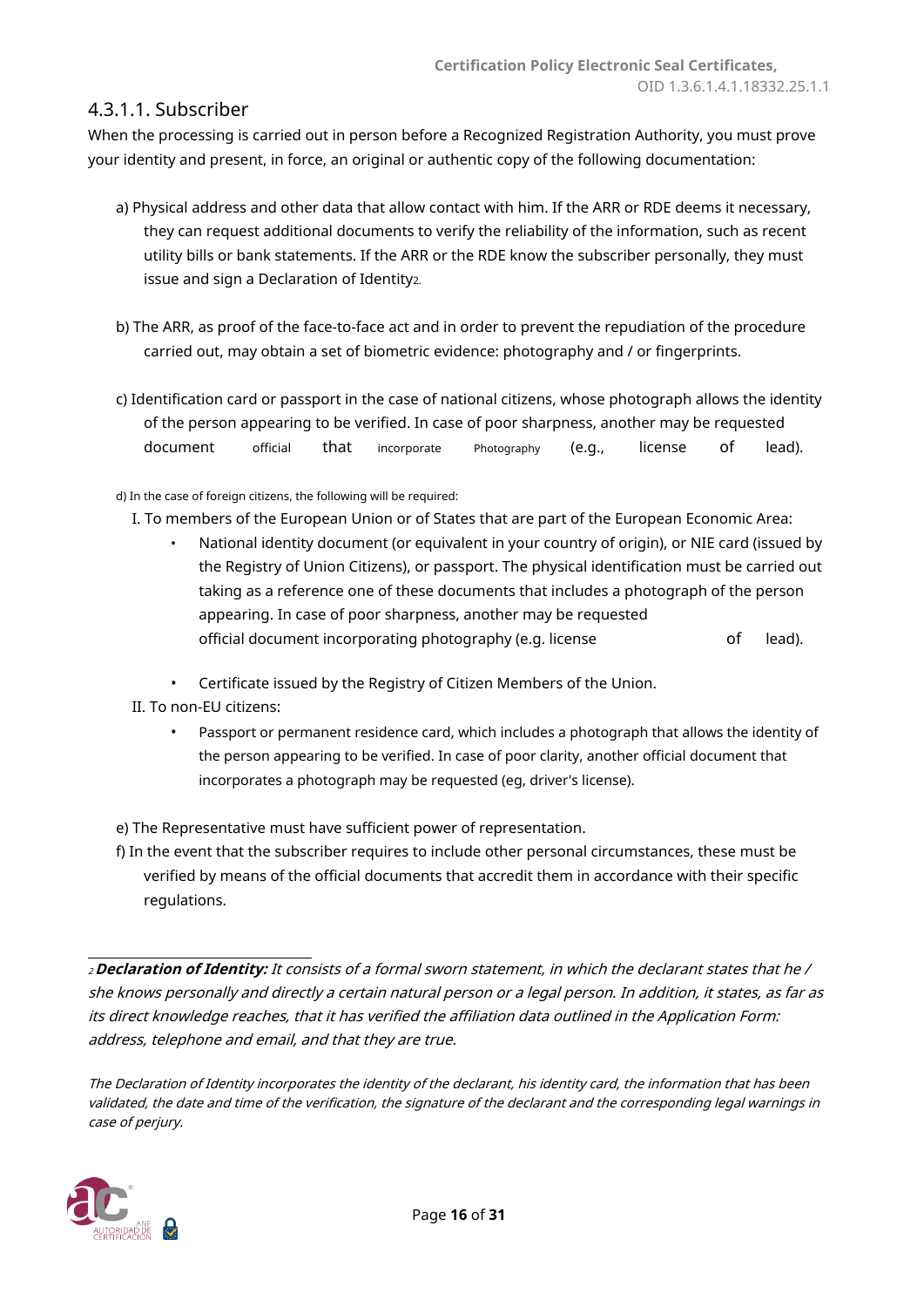Appearance before the Registration Authority may be dispensed with in any of the following cases:

- 1. If the corresponding forms have been duly completed, and the signature of the subscriber has been legitimized in the presence of a notary public, attaching certified copies of the identity, authorization and legal representation documents.
- 2. Processing via telematics. On the websitehttps://[www.anf.esThe intere](https://www.anf.es/)sted parties have the application form, which must be completed and signed electronically by means of a recognized (qualified) certificate in accordance with the provisions of Law 59/2003, of December 19, on electronic signature. The certificate used must have been issued by a CA supported by ANF AC.

In the case of the intervention of a Notary Public, the signature of the subscriber will be required in the request for issuance of a certificate (LFE 59/2003, Art. 13.1).

#### 4.3.1.2. Responsible for the certificate

The same procedure as that specified in the previous section "4.3.1.1 Subscriber" will be followed, with the particularity that, in this case, the power of representation required of the subscriber will be replaced by the signing of the Authorization and Acceptance of Responsibility Act included in this document. The minutes must be signed by the Legal Representative and by the Certificate Manager.

#### 4.3.1.3. Subject

The subscriber who processes the certificate request must present an original or an authentic copy of the following current documentation:

#### 1.- According to legal form:

• Mercantile companies and other legal persons whose registration is mandatory in the Mercantile Registry will certify the valid constitution by providing an authentic copy of the deed of incorporation registered in the Mercantile Registry, or certification issued by the Mercantile Registry.

To prove the representation:

- in the case of Administrators or Board of Directors, an authentic copy of the deed of appointment registered in the Mercantile Registry or certification of the appointment issued by the Mercantile Registry,
- in the case of Proxy, an authentic copy of the power of attorney.
- Associations, Foundations and Cooperatives will certify the valid constitution by providing an original or authentic copy of a certificate from the public registry where they are registered, relative to their constitution.
- Civil societies and other legal persons shall provide an original or authentic copy of the document that reliably proves their constitution.

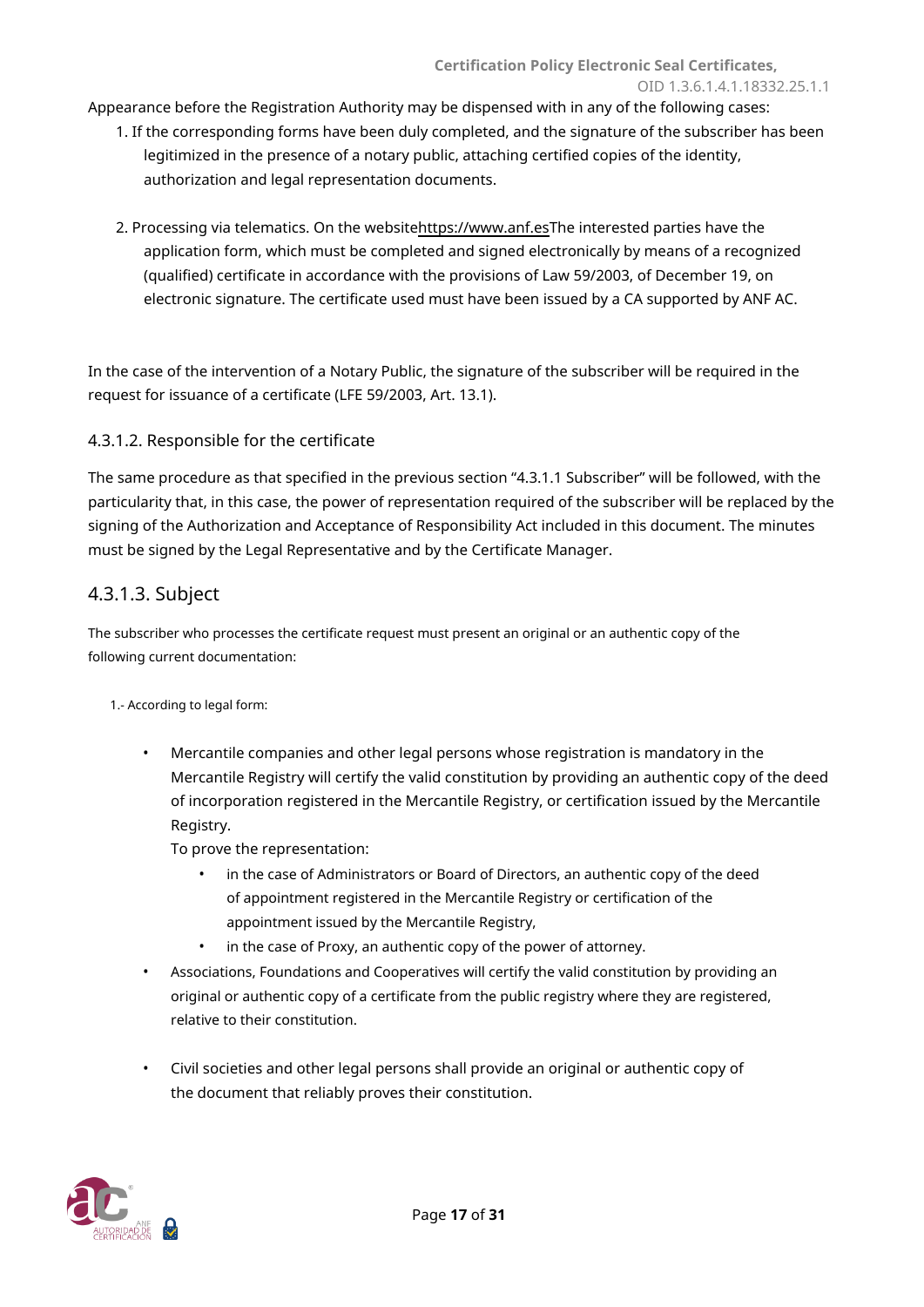- Public Administrations and entities belonging to the public sector:
	- Entities whose registration is mandatory in a Registry will certify the valid constitution by providing an original or authentic copy of a certificate relating to the incorporation data and legal personality of the same.
	- Entities created by regulation will provide reference to the creation regulation.

## <span id="page-17-0"></span>4.3.2. Approval or rejection of certificate requests

The Responsible for Issuance Reports (RDE) assumes the ultimate responsibility of verifying the information contained in the Request Form, assessing the sufficiency of the documents provided and the adequacy of the request in accordance with the provisions of this Certification Policy. In addition, it will determine:

- That the subscriber has had access to the information that establishes the terms and conditions relating to the use of the certificate, as well as the issuance fees thereof.
- That the subscriber has had access and has permanent access to all the documentation related to the obligations and responsibilities of the CA, the subscriber, subject, responsible for the certificate and third parties that they trust, especially the CPS and the Certification Policies.
- It will supervise that all the requirements imposed by the applicable legislation on data protection are met, following what is established in the security document included in the CPS, for the purposes of the LOPD as provided in article 19.3 of Law 59/2003 , of December 19, electronic signature.

The certificate issuance process will not start as long as the Issuance Report Manager has not issued the corresponding compliance report. The maximum term established for the issuance of the report will be 15 days. After this period has elapsed without issuance of the mandatory report, the subscriber may cancel the order and receive the fees that he has paid.

The RDE may require additional information or documentation from the subscriber and the subscriber will have 15 days to deliver it. After this period has elapsed without this requirement having been fulfilled, the RDE will issue a report denying the issue. In case of meeting the request, the RDE will have 7 days to issue a final report.

In the event that the RDE verifies that the information provided by the subscriber is not true, it will deny the issuance of the certificate and generate an incident informing the Security Coordinator, in order to determine whether or not the subscriber is blacklisted people and entities with OID 1.3.6.1.4.1.18332.56.2.1.

The validation procedure according to the type of certificate is:

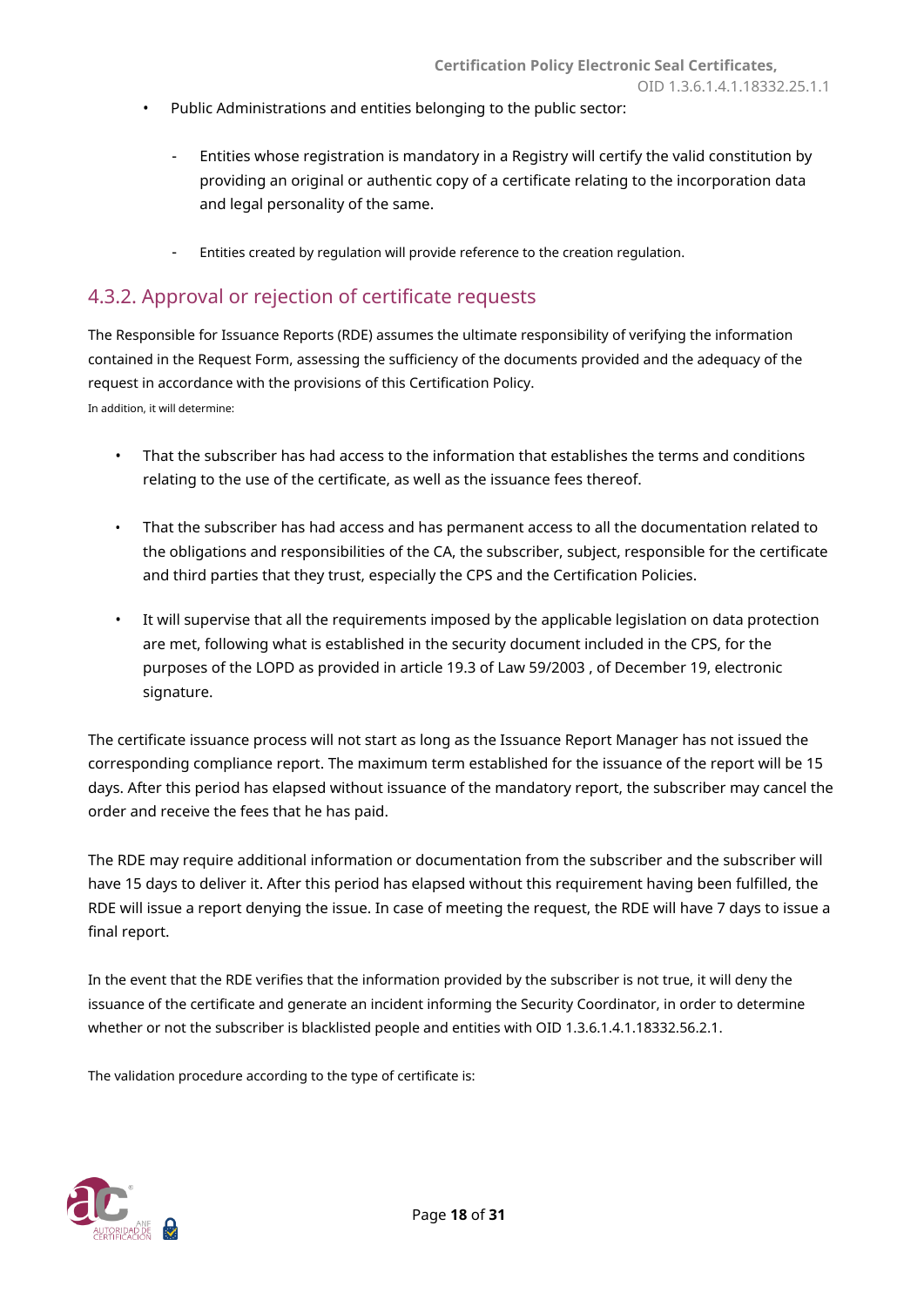- The RDE will check the documentation provided by the subscriber and by the Registration Authority.
- In the validation process, the Legal Department and the Technical Department will intervene giving support, which will review and technically validate the PKCS # 10 petition certificate.
- In the process of verifying the information and documentation received, the following means may be used:
- Consultation of the official public records in which the entity must be registered in order to verify existence, validity of positions and other legal aspects, such as activity and date of incorporation.

or In the PSD2 electronic seal certificate, ANF AC will verify, using information authenticity of the Competent National Authority the specific attributes of PSD2,

- authorization number,
- roles, and
- name of the Competent National Authority provided by the subject,

If the Competent National Authority provides standards for the validation of these attributes, ANF AC will apply those standards.

or Official Gazettes of national or regional scope of the public organisms to which public bodies and companies belong to.

• It is verified that none of the natural or legal persons associated with the request is on the black list managed with the OID identifier 1.3.6.1.4.1.18332.56.2.1.

### <span id="page-18-0"></span>4.3.3. Time to process the issuance of certificates

The issuance of a certificate implies the final and complete approval of an application by the Responsible for Issuance Reports. The certificate must be issued within a maximum period of 48 hours, once the RDE report has been issued as defined in the CPS of ANF AC.

#### <span id="page-18-1"></span>**4.4. Certificate issuance**

As defined in the CPS of ANF AC.

ANF AC will avoid generating certificates that expire after the certificates of the CA that issued them.

### <span id="page-18-2"></span>4.4.1. Actions of the Certification Entity during the issuance process

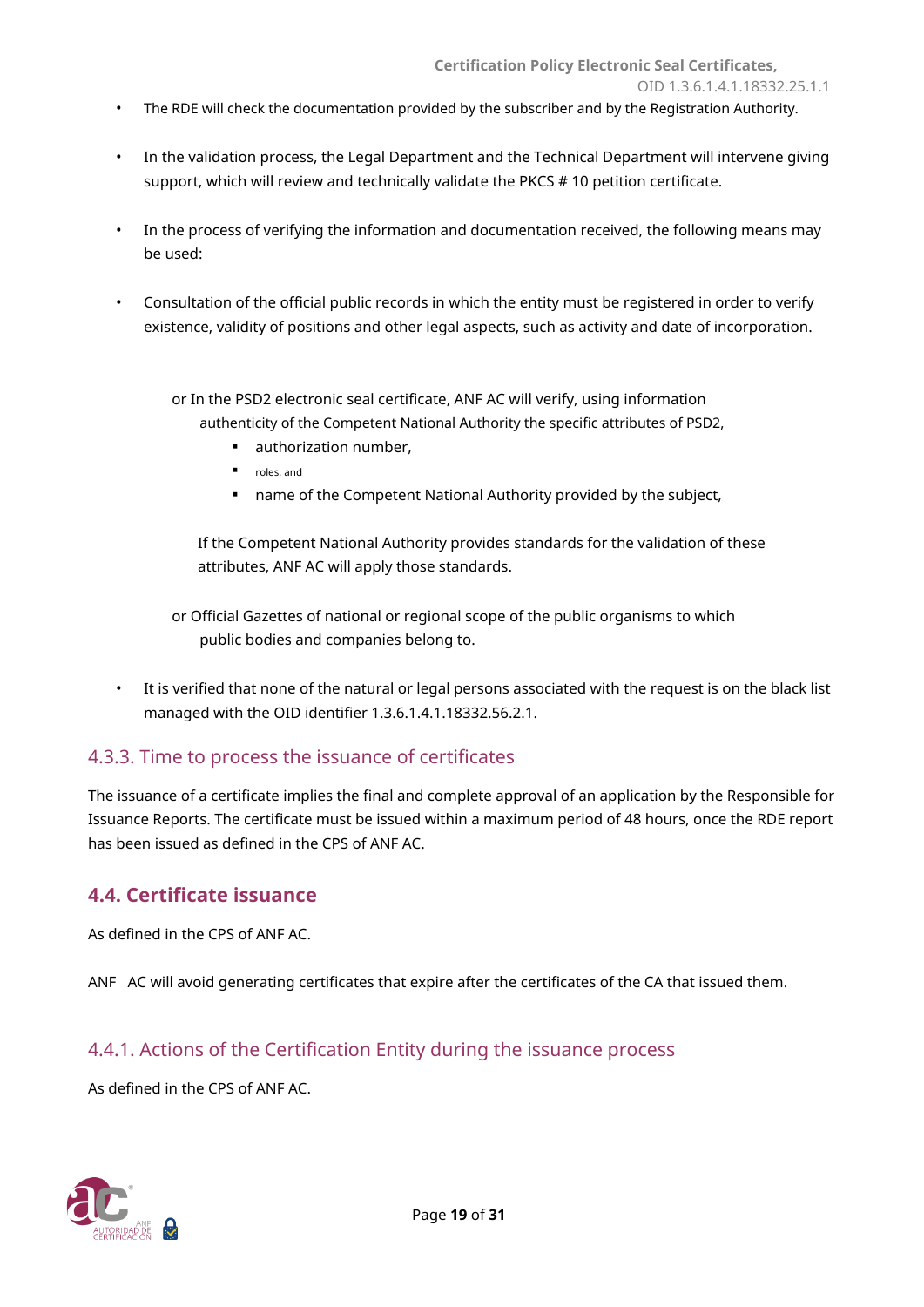Once the electronic certificate has been issued, the certificate is always delivered electronically. The same cryptographic device must be used that was used for the generation of the cryptographic key pair and the PKCS # 10 request certificate.

The cryptographic device establishes a secure connection with the trusted servers of ANF AC. The system automatically performs the corresponding security checks. In case of confirmation, the certificate is downloaded and installed automatically.

#### <span id="page-19-0"></span>4.4.2. Subscriber notification

<span id="page-19-1"></span>ANF AC, by email, notifies the subscriber of the issuance and publication of the certificate.

### **4.5. Certificate acceptance**

#### <span id="page-19-2"></span>4.5.1. Acceptance

As established in the Certification Practices Statement of ANF AC.

#### <span id="page-19-3"></span>4.5.2. Return

The subscriber has a period of 7 days, from the delivery of the certificate, to verify its correct operation.

In the event of malfunctions due to technical causes or errors in the data contained in the certificate, the subscriber or the person responsible for the certificate can send an electronically signed email to ANF AC, informing of the reason for the return. ANF AC will verify the causes of return, revoke the certificate issued and proceed to issue a new certificate within a maximum period of 72 hours.

#### <span id="page-19-4"></span>4.5.3. Follow-up

ANF AC is not responsible for the monitoring, investigation or confirmation of the accuracy of the information contained in the certificate after its issuance. In the case of receiving information about the inaccuracy or current non-applicability of the information contained in the certificate, it may be revoked.

### <span id="page-19-5"></span>4.5.4. Certificate publication

The certificate is published in the repositories of ANF AC, within a maximum period of 24 hours from its issuance.

<span id="page-19-6"></span>4.5.5. Notification of the issuance of the certificate by the CA to third parties

<span id="page-19-7"></span>No notification is made to third parties.

## **4.6. Denial**

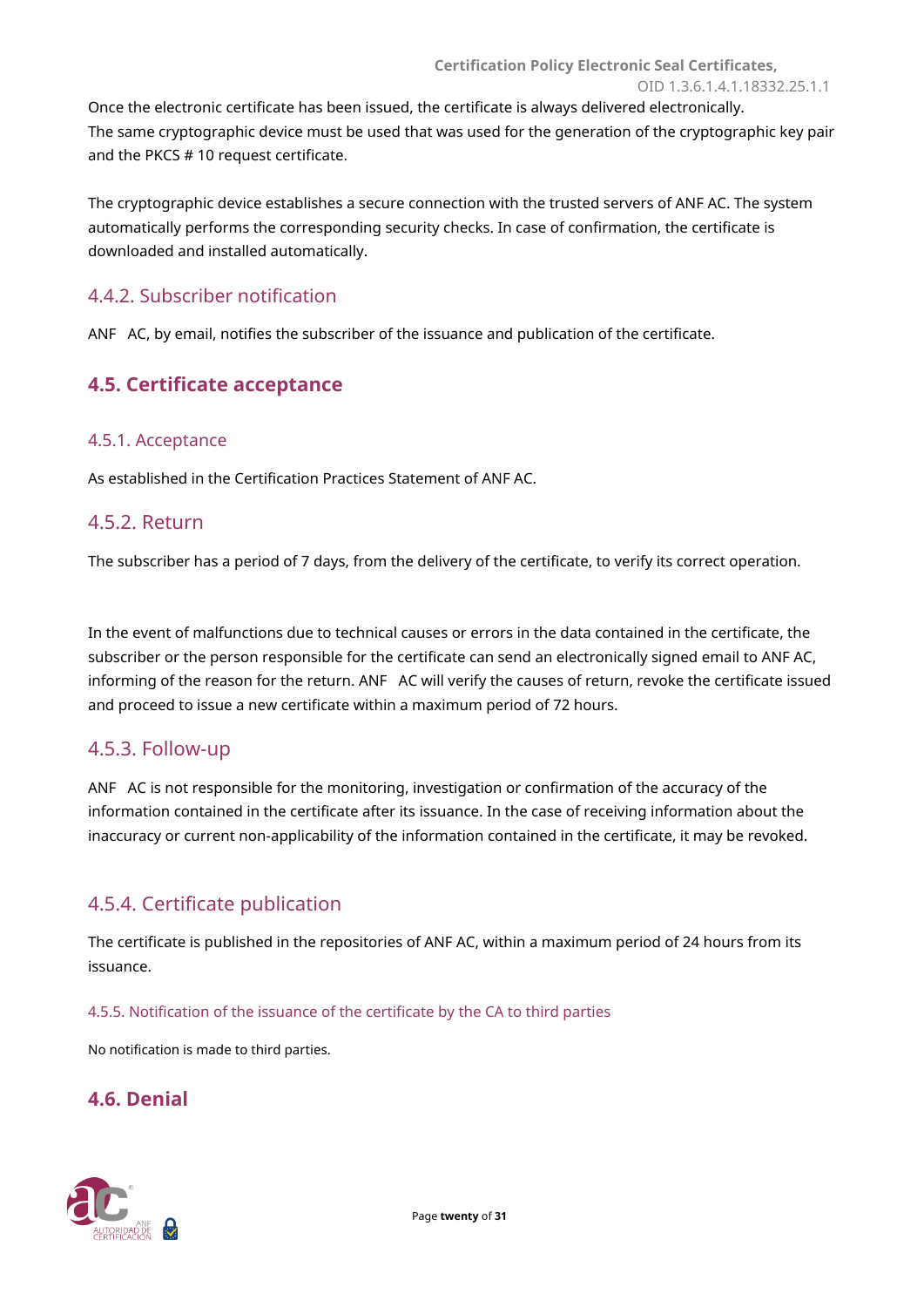<span id="page-20-0"></span>As established in the Certification Practices Statement of ANF AC.

## **4.7. Certificate renewal**

In general, as established in the ANF AC Certification Practices Statement.

## <span id="page-20-1"></span>4.7.1. Valid certificates

ANF AC notifies the subscriber by email of the expiration of the certificate, sending the application form, in order to proceed with its renewal. These notifications are sent 90, 30 and 15 days before the expiration date of the certificate.

Only valid certificates can be renewed as long as the identification made has not exceeded the five-year period.

## <span id="page-20-2"></span>4.7.2. Persons authorized to request renewal

The renewal request form must be signed by the subscriber himself, either the subscriber himself or the legal representative who processed the certificate request.

The subscriber's personal circumstances must not have changed, especially his capacity for legal representation.

### <span id="page-20-3"></span>4.7.3. Identification and authentication of routine renewal requests

The identification and authentication for the renewal of the certificate can be carried out either in person, using any of the means described in this section, or by processing the renewal request electronically by completing the corresponding form and signing electronically with a valid certificate issued with the qualification of qualified. , and in which the subscriber of the certificate for which renewal is requested appears as the holder.

In accordance with the provisions of article 13.4 b) of Law 59/2003, of December 19, on Electronic Signature, the renewal of the certificate through electronically signed applications will require that a period of time has elapsed since the personal identification of less than five years.

To ensure compliance with art. 13.4. b) of the Electronic Signature Law and not to exceed the period of 5 years from the initial identification, ANF AC applies the following procedures and technical security measures:

ANF AC certificates are always generated using a token that must be used to carry out any renewal procedure.

This token is unique to any other provided by ANF AC and is programmed so that the user can perform a single renewal. This technical procedure makes automatic processing impossible once 5 years have elapsed from the first identification.

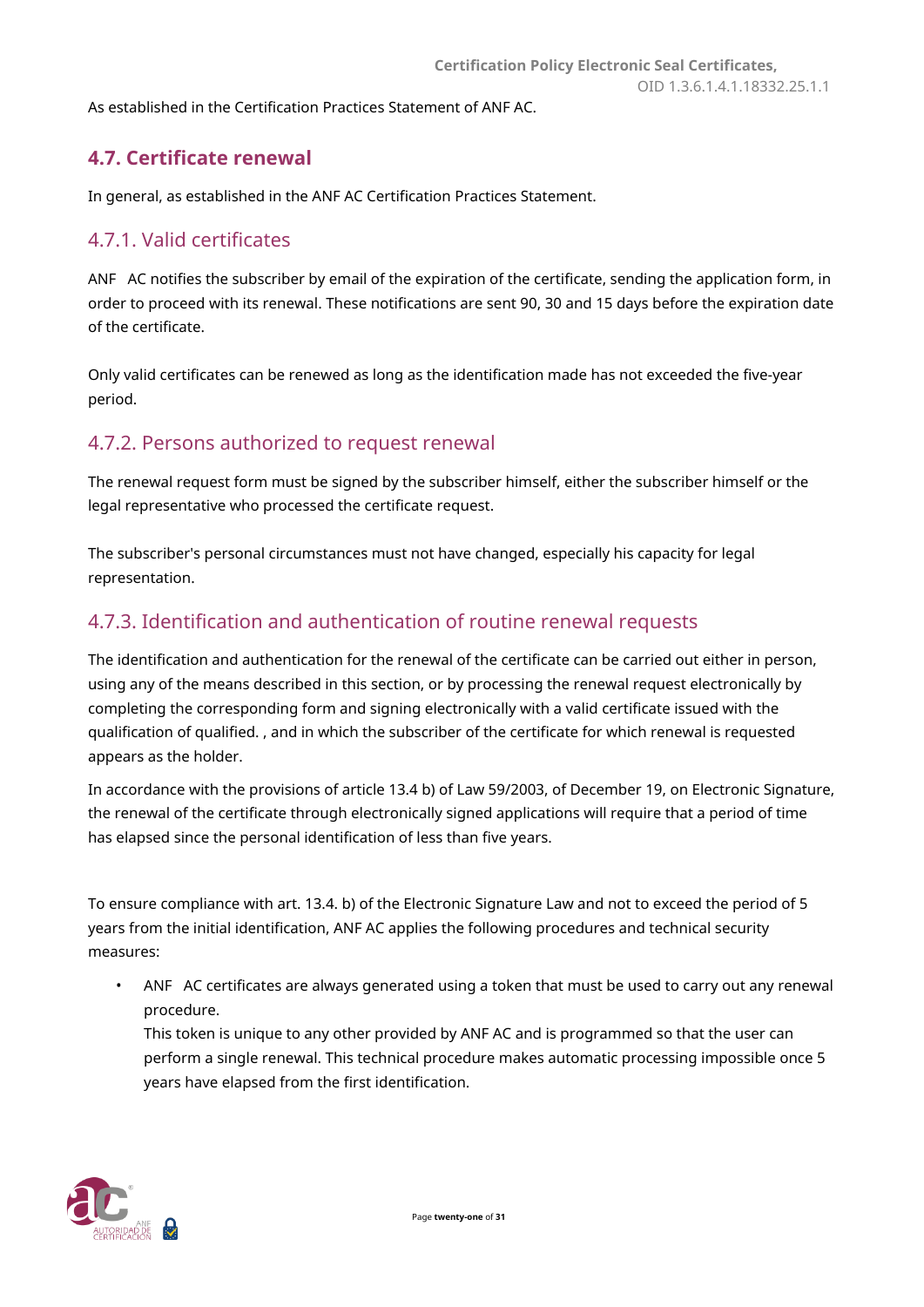- ANF AC follows an application registration system, distinguishing the application date which coincides with the identification- and the issuance of the certificate. This control allows a second renewal if the period of 5 years from the initial identification has not been reached. The technical system requires an express request from the user, the direct intervention of an ANF AC operator which, in turn, needs to validate the request by applying a consistency security control. If the 5 years have been exceeded, the application itself blocks the process. Otherwise, it facilitates the operator the process until the renewal of the certificate.
- Before the renewal of the PSD2 certificates, ANF AC will repeat the verification of the specific PSD2 attributes included in the certificate. If the Competent National Authority provides standards for the validation of these attributes, ANF AC will apply those standards.

# <span id="page-21-0"></span>4.7.4. Renewal of certificates that have exceeded 5 years from the initial identification.

The formalization of the request is required through the subscriber's handwritten signature, a procedure carried out with the interested party's physical presence and using sufficient original documentation. The procedures may be carried out before:

- **Recognized Registration Authority** that, according to the definition of the CPS of ANF AC, are the natural or legal persons to whom ANF AC has provided the necessary technology to perform the functions of registry entity, having formalized the corresponding contract of assumption of responsibilities and agreement of collaboration.
- **Collaborating Registration Authority** that, according to the definition of the CPS of ANF AC, they are people who, in accordance with current legislation, have attributions of notary public.
- **Trusted Entity** that, according to the definition of the CPS of ANF AC, are entities that, at the discretion of ANF AC, have the necessary capacity to determine the identity, capacity and freedom of action of the subscribers.

# <span id="page-21-1"></span>4.7.5. Approval or rejection of renewal requests

The same procedure will be followed as that performed in the issuance process specified in this document.

## <span id="page-21-2"></span>4.7.6. Notification of certificate renewal

The same procedure will be followed as that performed in the issuance process specified in this document.

# <span id="page-21-3"></span>4.7.7. Acceptance of certificate renewal

The same procedure will be followed as that performed in the issuance process specified in this document.

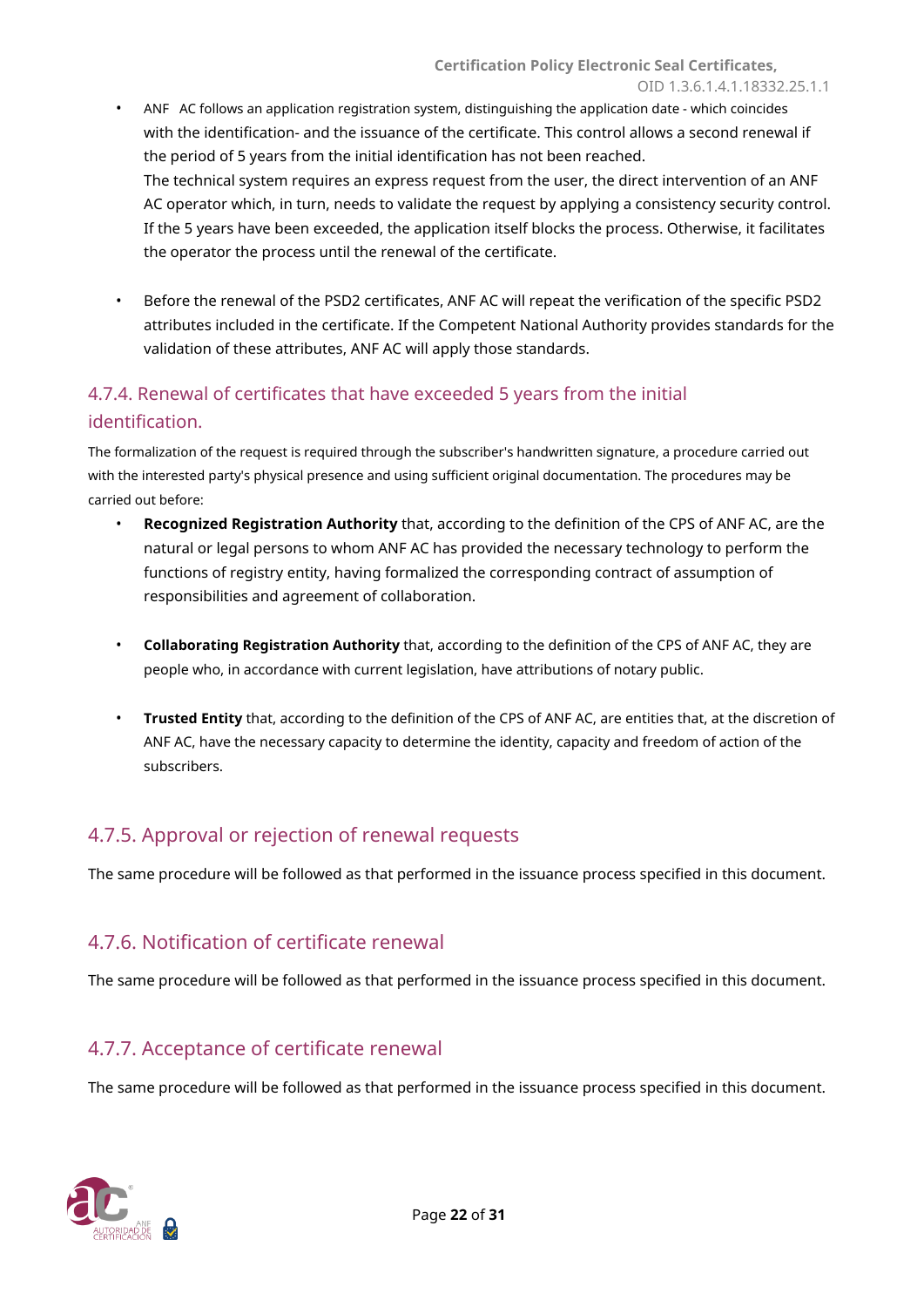#### <span id="page-22-0"></span>4.7.8. Publication of the renewed certificate

The same procedure will be followed as that performed in the issuance process specified in this document.

#### <span id="page-22-1"></span>4.7.9. Notification to other entities

It is not contemplated.

# <span id="page-22-2"></span>4.7.10. Identification and authentication of key renewal requests after a revocation -Key not compromised-

The renewal of expired or revoked certificates is not authorized.

#### <span id="page-22-3"></span>**4.8. Certificate modification**

Non applicable.

#### <span id="page-22-4"></span>**4.9. Certificate revocation and suspension**

<span id="page-22-5"></span>In general, as established in the Certification Practices Statement of ANF AC.

#### 4.9.1. Reasons for revocation

In addition to the provisions of the Certification Practices Statement, ANF AC:

- It will provide instructions and provide legal support for the presentation of complaints or suspicions of compromise of the private key, the misuse of certificates or any type of fraud, or improper conduct.
- It will investigate the incidents of which it has knowledge, within the twenty-four hours following its reception. The Security Coordinator, based on the inquiries and verifications carried out, will issue a report to the Responsible for Issuance Opinions, which will determine the corresponding revocation by means of a substantiated Act, which will include:
	- or The nature of the incident. or Information received.
- In PSD2 certificates, if the Competent National Authority, as the owner of the specific PSD2 information, notifies ANF AC that relevant information has changed, ANF AC will investigate this notification regardless of its content and format. ANF AC will determine if the changes affect the validity of the certificate, in which case it will revoke the affected certificate / s. ANF AC will carry out this verification and assessment within a maximum period of 72 hours, except for just cause.

The Competent National Authorities, to notify the changes in the relevant PSD2 regulatory information of the Payment Service Provider (PSP), can send email to,

[info@anf.es](mailto:info@anf.es)

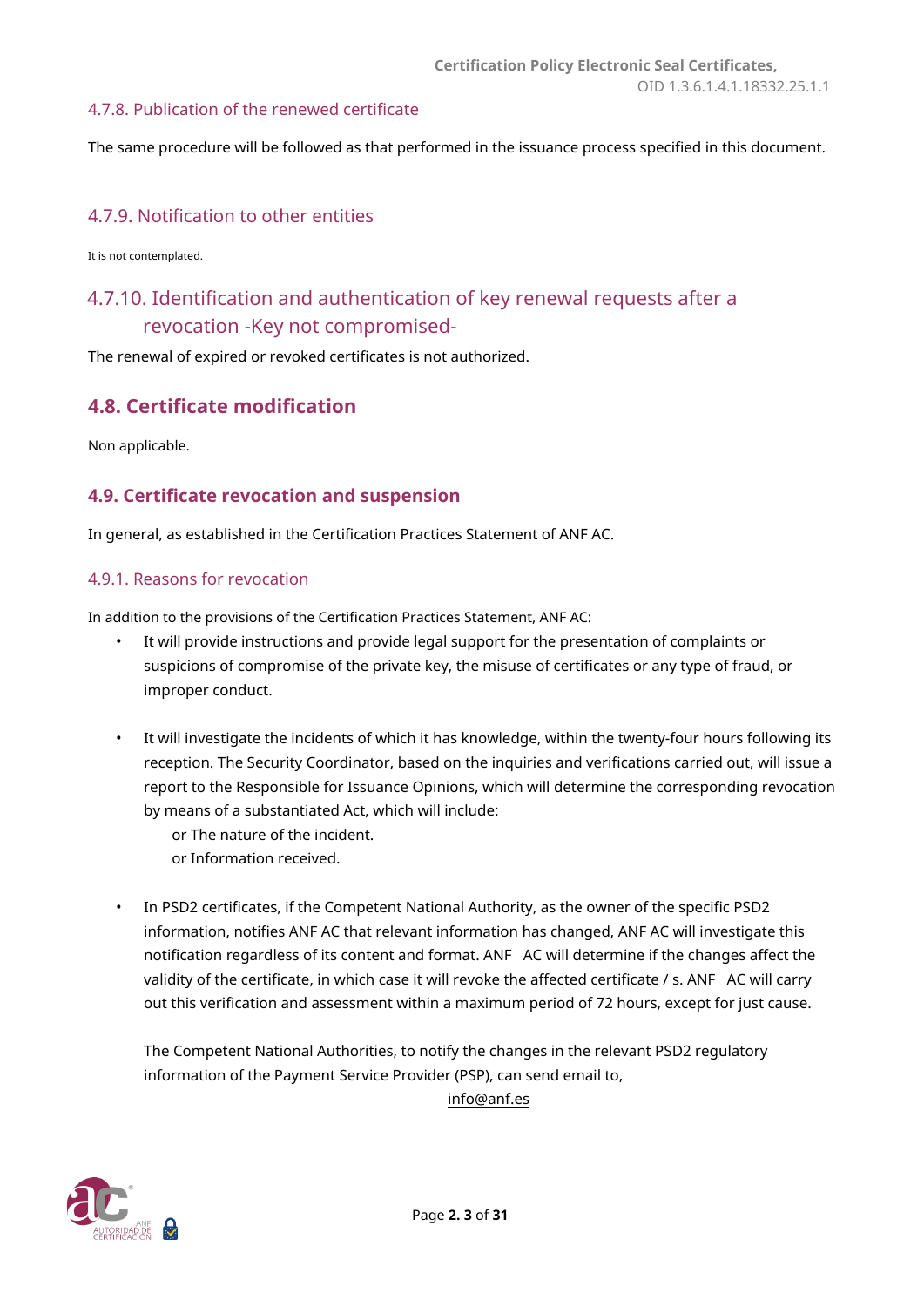#### <span id="page-23-0"></span>4.9.2. Identification and authentication of revocation requests

They may request the revocation of a certificate:

- The certificate subscriber.
- The legal representative of the subscriber.
- A duly authorized representative.
- ANF AC.
- The Recognized Registration Authority that intervened in the processing of the request for issuance of the certificate.

The identification policy for revocation requests accepts the following identification methods:

- **Telematics:** By means of the electronic signature of the revocation request by the certificate subscriber or the person responsible for it on the date of the revocation request.
- **Telephone:** by answering the questions made from the telephone support service available at the number 902 902 172 (calls from Spain) International +34 933 935 946
- **In person:** The subscriber or the legal representative of the certificate holder will appear in person at any of the ANF AC offices published at the web address https://[www.anf.es/sedes.html; proving](https://www.anf.es/sedes.html)  your identity through original documentation, and handwritten signing the corresponding form.

ANF AC, or any of the Recognized Registration Authorities that make up its National Proximity Network, may ex officio request the revocation of a certificate if they are aware of or suspect the compromise of the private key associated with the certificate, or of any other fact that it will recommend take such action.

ANF AC must authenticate the requests and reports related to the revocation of a certificate, verifying that they come from an authorized person.

Said requests and reports will be confirmed by complying with the procedures established in the Certification Practice Statement.

### <span id="page-23-1"></span>4.9.3. Procedure for revocation request

The subscriber of the Revocation must complete the Revocation Request Form and process it before ANF AC by any of the means provided in this document.

The revocation request must contain, as a minimum, the following information:

- Revocation request date.
- Subscriber identity.
- Detailed reason for the revocation request.

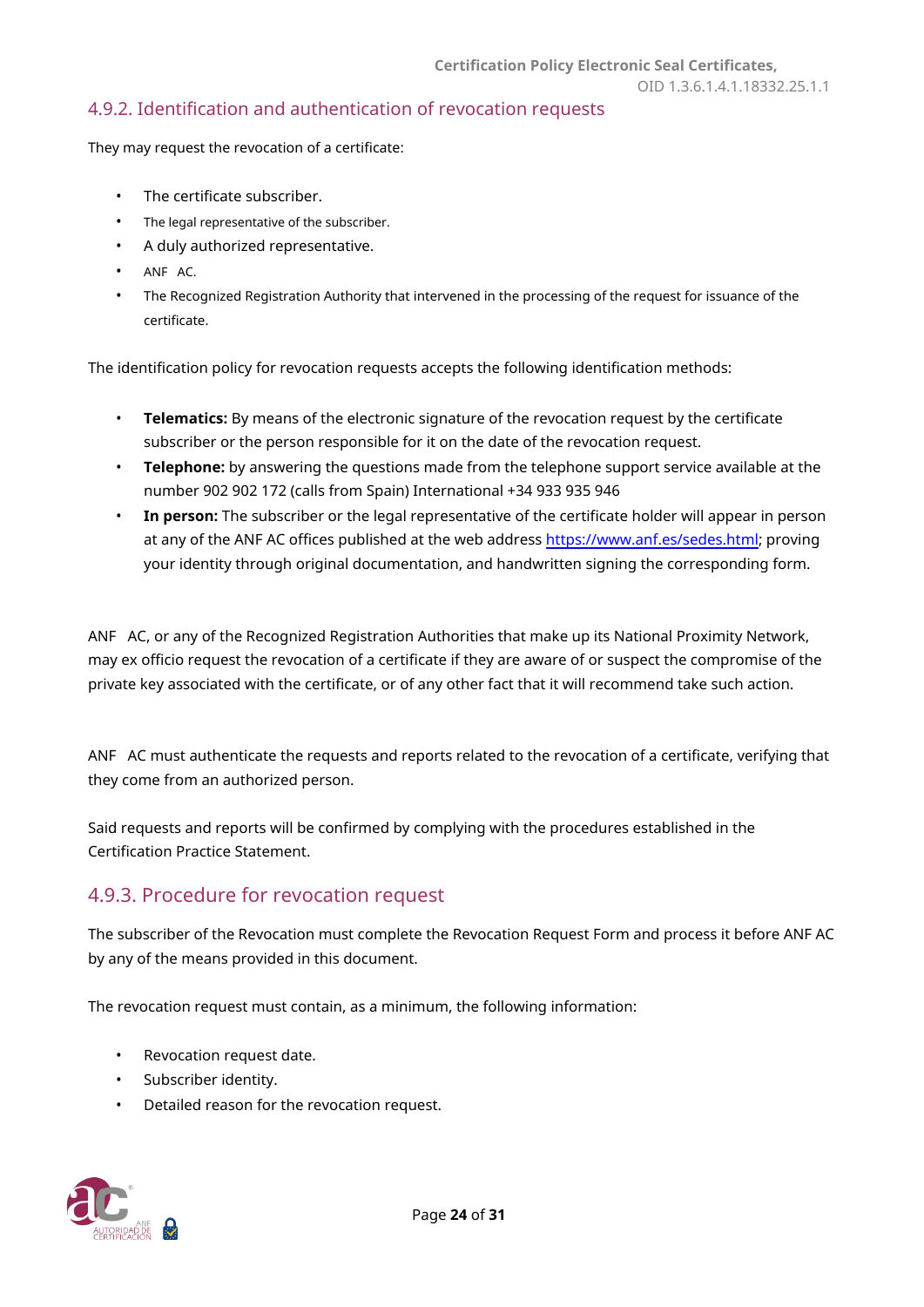- Name and title of the person requesting the revocation.
- Contact information of the person requesting the revocation.

The revocation request will be processed upon receipt.

The request must be authenticated, in accordance with the requirements established in the corresponding section of this policy, before proceeding with the revocation.

Once the request has been authenticated, ANF AC may directly revoke the certificate and inform the subscriber and, where appropriate, the person responsible for the certificate about the change in the status of the certificate.

In the case of PSD2 certificates, the Competent National Authority, as the owner of the specific information of PSD2, can request the revocation of the certificate following the procedure defined in this document. This procedure allows the Competent National Authority to specify the reason for the revocation.

ANF AC will process such requests and validate their authenticity. If a reason is not provided or the reason is not in the area of responsibility of the Competent National Authority, ANF AC may decide not to take action. Based on an authentic request, ANF AC will revoke the certificate if any of the following conditions are met:

- PSP authorization has been revoked,
- the authorization number of the PSP has changed,
- the name or identifier of the Competent National Authority has changed,
- any PSP role included in the certificate has been revoked,
- revocation is required by law.
	- Any other cause for revocation established in this Certification Policy.

#### <span id="page-24-0"></span>4.9.4. Revocation request grace period

<span id="page-24-1"></span>As defined in the CPS of ANF AC.

#### 4.9.5. Maximum period for processing the revocation request

<span id="page-24-2"></span>As defined in the CPS of ANF AC.

#### 4.9.6. CRL check requirements

Trusting third parties should check the status of the certificates they are going to trust. For this, they can consult the last CRL issued within the validity period of the certificate of interest.

#### <span id="page-24-3"></span>4.9.7. Frequency of issuance of CRL lists

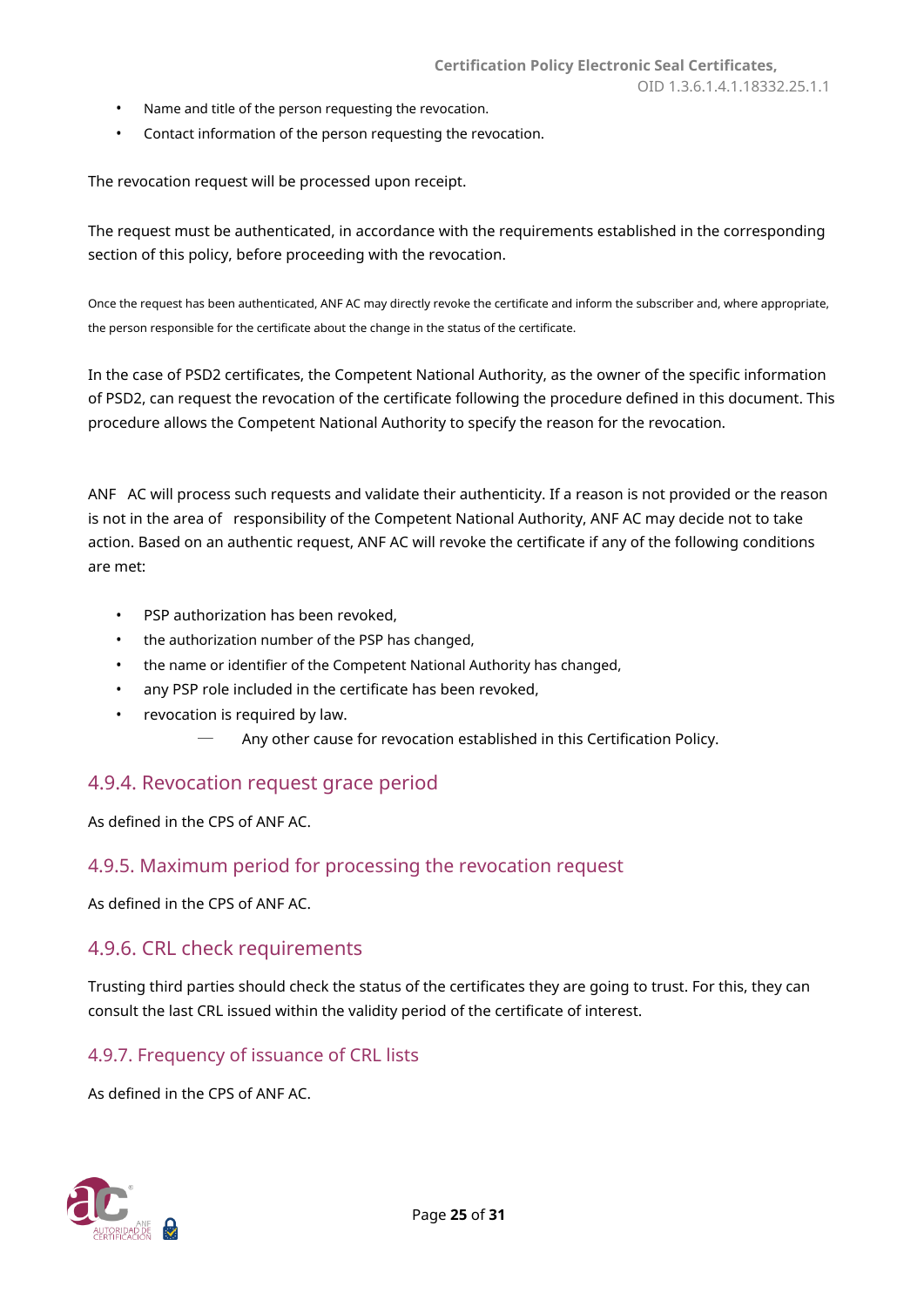## <span id="page-25-0"></span>4.9.8. Availability of online verification of the revocation

ANF AC makes available to third parties who entrust an online revocation checking service, which is available 24 hours a day, 7 days a week.

## <span id="page-25-1"></span>4.9.9. Requirements for online verification of revocation

Trusting third parties can check the revocation of a certificate online through the website https://www.anf.es .

The ANF AC certificate consultation system requires prior knowledge of some parameters of the certificate of interest. This procedure prevents massive data collection.

This service complies with the established requirements regarding the Protection of Personal Data, and only provides copies of these certificates to duly authorized third parties.

Access to this certificate consultation system is free.

#### <span id="page-25-2"></span>4.9.10. Certificate suspension

Non applicable.

<span id="page-25-3"></span>4.9.11. Identification and authentication of suspension requests

The suspension of the certificate is not allowed.

#### <span id="page-25-4"></span>**4.10. Key deposit and recovery**

Except for centralized electronic signature certificates, ANF AC does not store, nor does it have the ability to store the subscribers' private key and, therefore, does not provide a key recovery service.

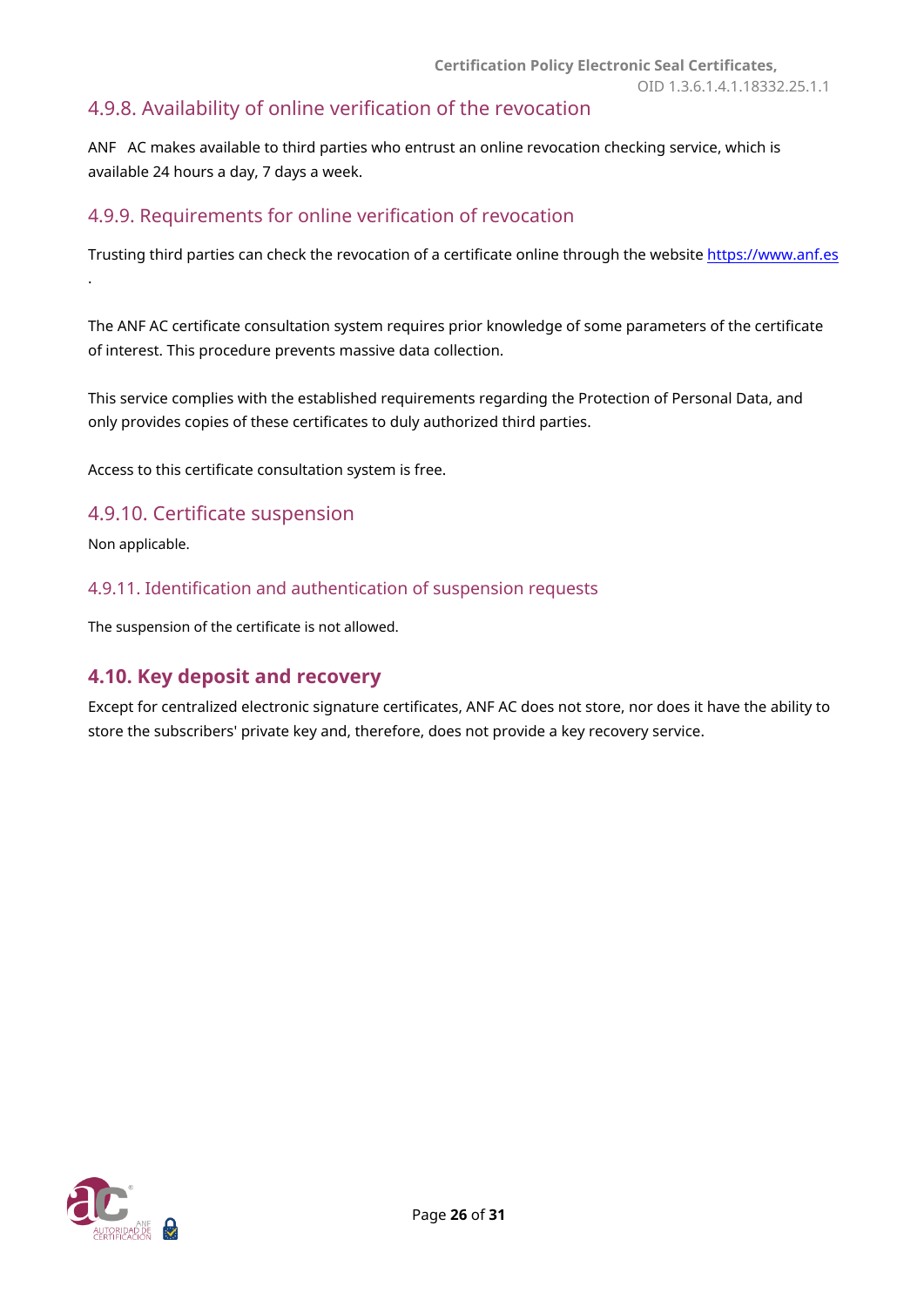## <span id="page-26-0"></span>**Physical Security, Facilities, Management and Operational Controls**

ANF AC maintains the following criteria in relation to the information available for audits and analysis of incidents that may exist with the certificates.

#### **a) Incident Detection and Control**

Any interested party can communicate their complaints or suggestions through the following means:

- By phone: 902 902 172 (calls from Spain) International (+34) 933 935 946
- Via email: info@anf.es
- By filling in the electronic form available on the website https://www.[anf.es](https://www.anf.es/)
- By person in one of the offices of the Recognized Registration Authorities.
- By person in the ANF AC offices.

The annual internal audit protocol specifically requires a review of the certificate issuance operations, with a minimum sample of 3% of the certificates issued.

#### **b) Incident Record**

ANF AC has an Incident Registry in which all incidents that have occurred with the certificates issued, and the evidence obtained, are registered. These incidents are recorded, analyzed and solved according to the procedures of the Information Security Management System of ANF AC.

The Security Coordinator determines the severity of the incident and appoints a person responsible and, in the event of relevant security incidents, reports to the PKI Governing Board.

## <span id="page-26-1"></span>**5.1. Physical security controls**

As defined in the CPS of ANF AC.

<span id="page-26-2"></span>**5.2. Procedural controls** As defined in the CPS of ANF AC.

# <span id="page-26-3"></span>**5.3. Personnel controls**

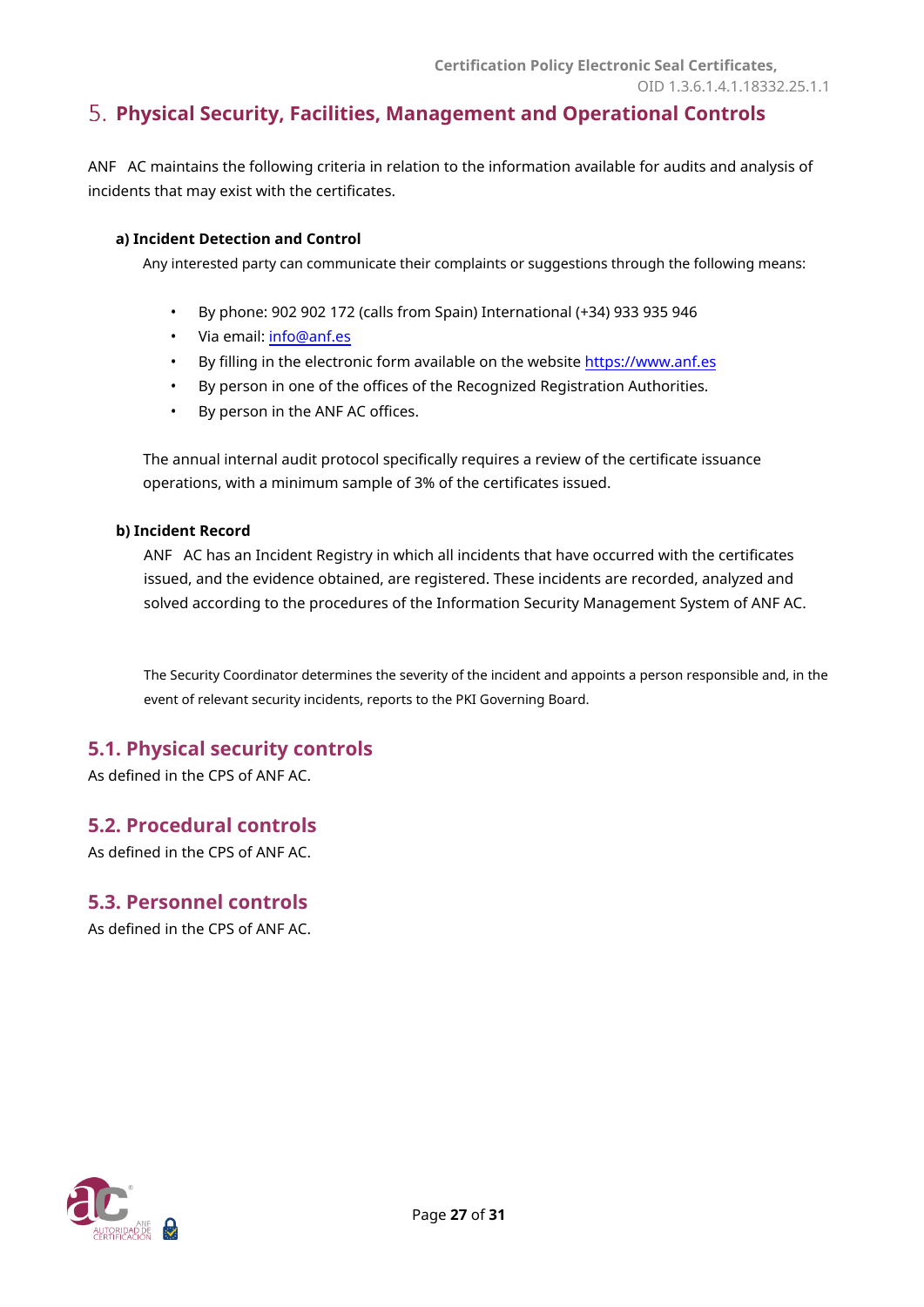# <span id="page-27-0"></span>**Technical Security Controls**

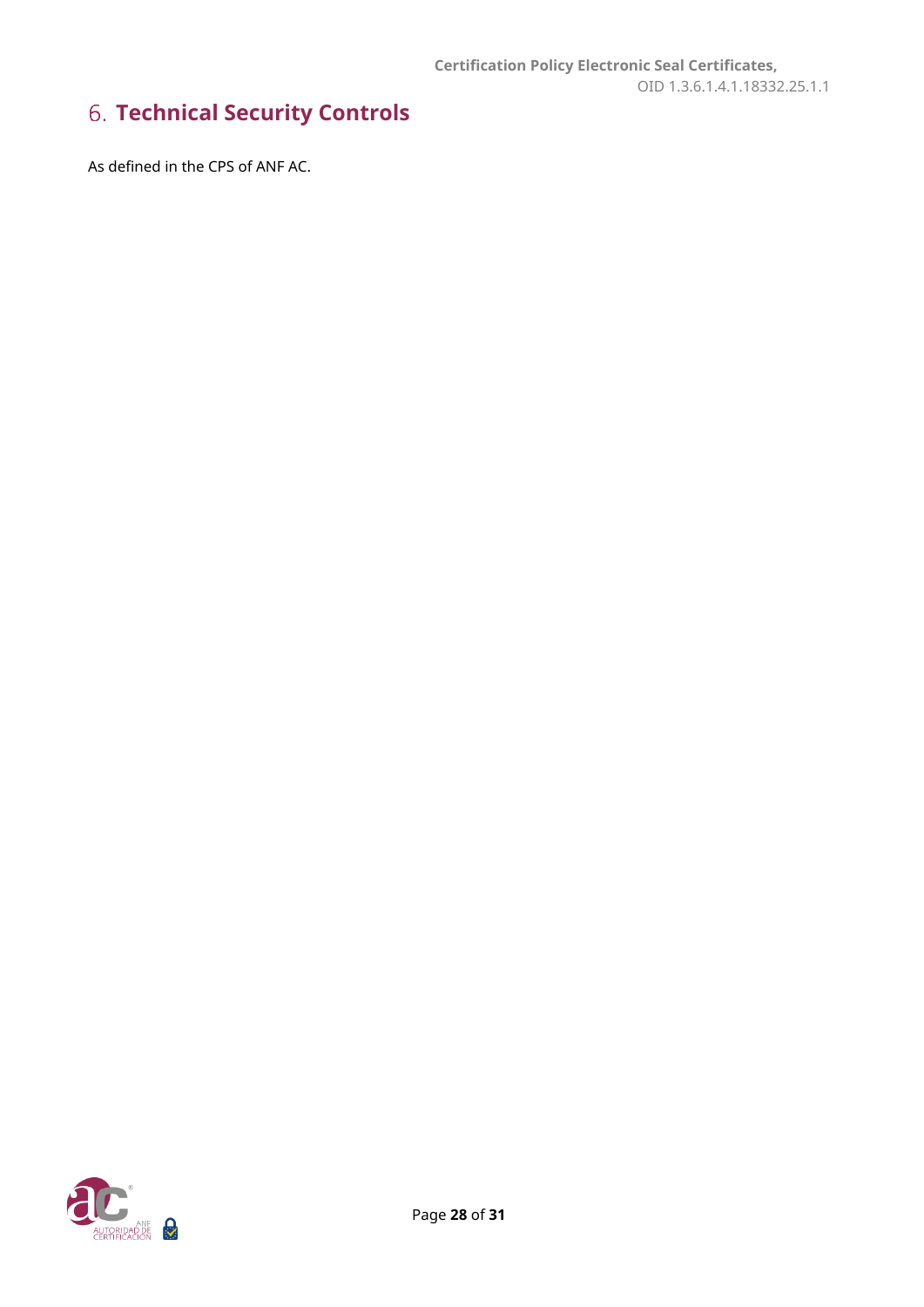# <span id="page-28-0"></span>**Certificate Profiles, CRL Lists and OCSP**

# <span id="page-28-1"></span>**7.1. Certificate profiles**

As defined in the technical profile document.

In order to identify the certificates, ANF AC has assigned them the following object identifiers (OID):

| Guy                    | Medium                              |                                     | <b>OID</b>                  |
|------------------------|-------------------------------------|-------------------------------------|-----------------------------|
|                        | QSCD Cryptographic Software         |                                     | 1.3.6.1.4.1.18332.25.1.1.1  |
| Certificate of         | Token                               |                                     | 1.3.6.1.4.1.18332.25.1.1.4  |
| Electronic seal        | <b>Centralized Service</b>          |                                     | 1.3.6.1.4.1.18332.25.1.1.9  |
|                        |                                     | Distributed key management software | 1.3.6.1.4.1.18332.25.1.1.10 |
|                        | Level                               | Token cryptographic software        | 1.3.6.1.4.1.18332.25.1.1.3  |
| Certificate of         | half                                | Distributed management software     | 1.3.6.1.4.1.18332.25.1.1.12 |
| <b>Electronic seal</b> |                                     | of keys                             |                             |
| <b>AAPP</b>            | High level                          | QSCD (High level)                   | 1.3.6.1.4.1.18332.25.1.1.2  |
|                        |                                     | <b>Centralized Service</b>          | 1.3.6.1.4.1.18332.25.1.1.11 |
| Certificate of         |                                     | QSCD Cryptographic Software         | 1.3.6.1.4.1.18332.25.1.1.5  |
| <b>Electronic seal</b> | Token                               |                                     | 1.3.6.1.4.1.18332.25.1.1.6  |
| PSD <sub>2</sub>       | <b>Centralized Service</b>          |                                     | 1.3.6.1.4.1.18332.25.1.1.7  |
|                        | Distributed key management software |                                     | 1.3.6.1.4.1.18332.25.1.1.8  |

## <span id="page-28-2"></span>**7.2. CRL Profile**

As defined in the CPS of ANF AC. and technical profile document

## <span id="page-28-3"></span>**7.3. OCSP Profile**

As defined in the CPS of ANF AC. and technical profile document

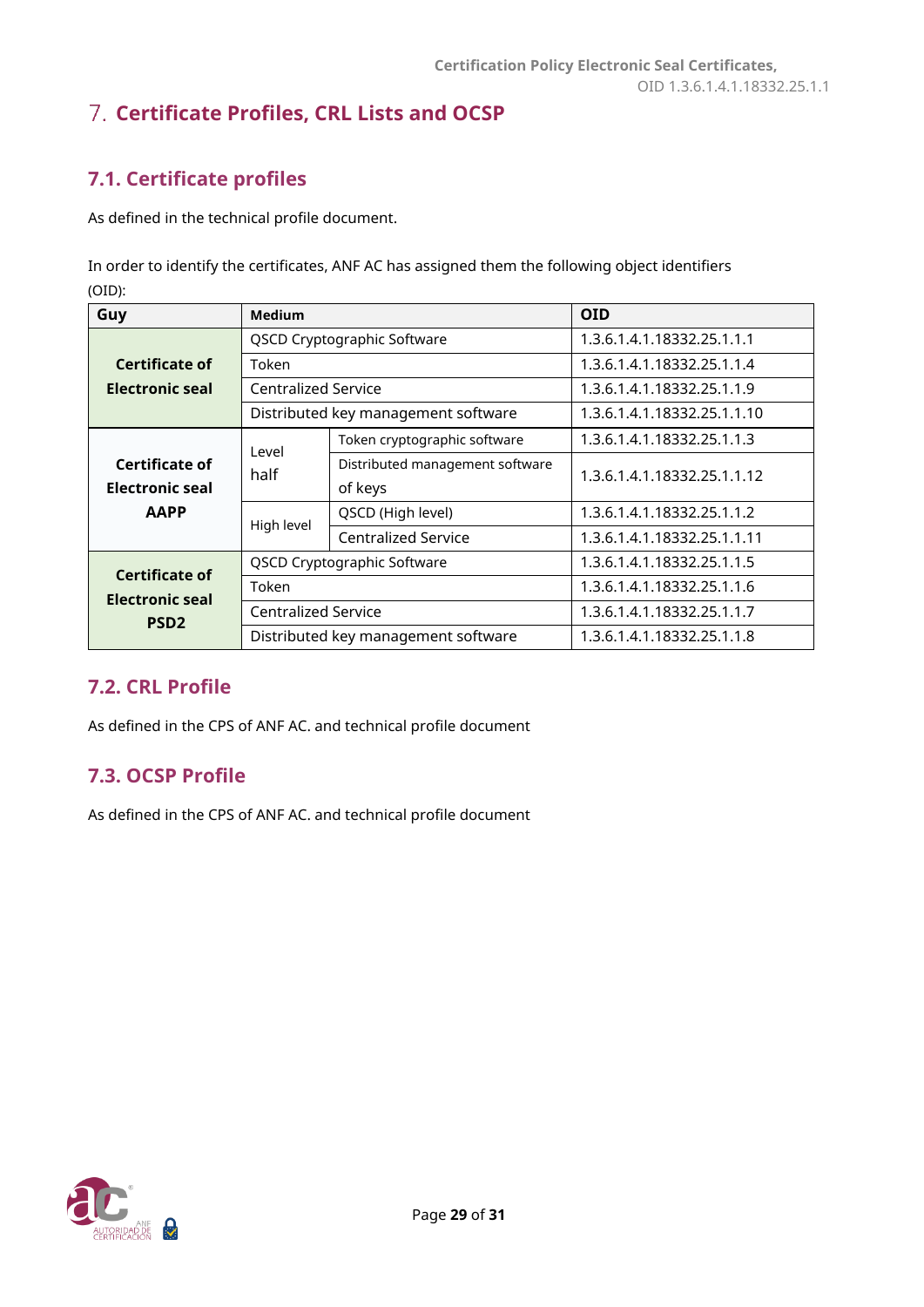# <span id="page-29-0"></span>**Compliance Audit**